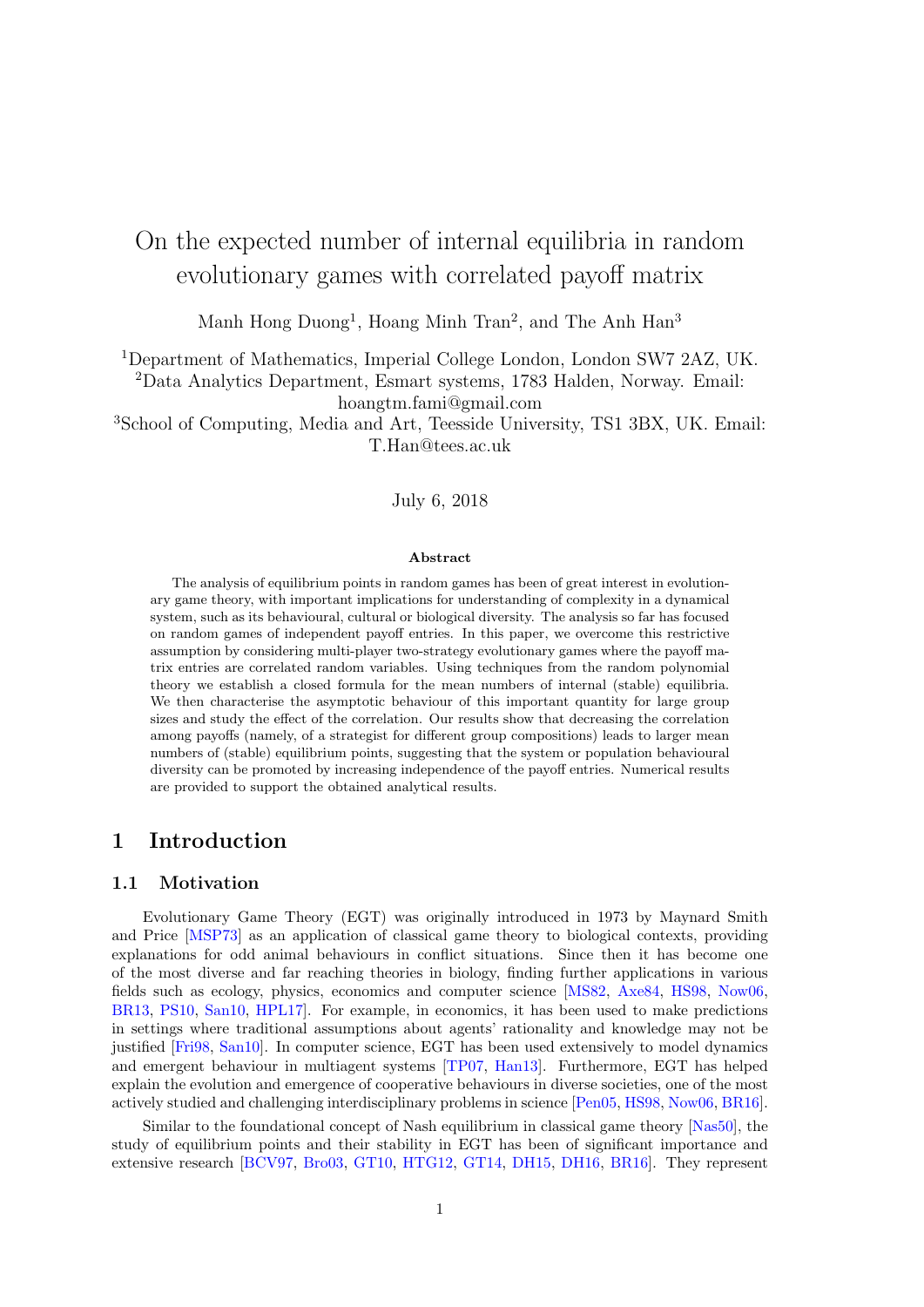population compositions where all the strategies have the same average fitness, thus predicting the co-existence of different strategic behaviours or types in a population. The major body of such EGT literature has focused on equilibrium properties in EGT for concrete games (i.e. games with well-specified payoff structures) such as the coordination and the public goods games. For example, the maximal number of equilibria, the stability and attainability of certain equilibrium points, in concrete games have been well establish; see for example [\[BCV97,](#page-23-3) [Bro00,](#page-23-7) [PSSS09,](#page-25-9) [SPS09,](#page-26-2) [SCP15\]](#page-26-3).

In contrast to the equilibrium analysis of concrete games, a recent body of works investigates random games where individual payoffs obtained from the games are randomly assigned [\[GT10,](#page-24-2) [HTG12,](#page-25-8) [GF13,](#page-24-4) [GT14,](#page-24-3) [DH15,](#page-23-5) [DH16,](#page-23-6) [BR16\]](#page-23-2). This analysis has proven useful to provide answers to generic questions about a dynamical system such as its overall complexity. Using random games is useful to model and understand social and biological systems in which very limited information is available, or where the environment changes so rapidly and frequently that one cannot predict the payoffs of their inhabitants [\[May01,](#page-25-10) [FH92,](#page-24-5) [HTG12,](#page-25-8) [GRLD09\]](#page-24-6). Moreover, even when randomly generated games are not directly representative for real world scenarios, they are valuable as a null hypothesis that can be used to sharpen our understanding of what makes real games special [\[GF13\]](#page-24-4). In general, an important question posed in these works is that of what is the expected number,  $E(d)$ , of internal equilibria in a d-player game? An answer to the question provides important insights for the understanding of the expected levels of behavioural diversity or biodiversity one can expect in a dynamical system [\[Lev00b,](#page-25-11) [SSP08,](#page-26-4) [GT10\]](#page-24-2). It would allow us to predict the level of biodiversity in multiplayer interactions, describing the probability of which a certain state of biodiversity may occur. Moreover, computing  $E(d)$  provides useful upper-bounds for the probability  $p_m$  that a certain number m of equilibria, is attainted, since [\[HTG12\]](#page-25-8):  $p_m \leq E(d)/m$ . Of particular interest is such an estimate for the probability of attaining the maximal of internal equilibria, i.e.  $p_{d-1}$ , as in the Feldman–Karlin conjecture [\[Alt10\]](#page-23-8).

Mathematically, to find internal equilibria in a d-player game with two strategies  $A$  and  $B$ . one needs to solve the following polynomial equation for  $y > 0$  (see Equation [\(5\)](#page-3-0) and its derivation in Section [2\)](#page-3-1),

<span id="page-1-0"></span>
$$
P(y) := \sum_{k=0}^{d-1} \beta_k \binom{d-1}{k} y^k = 0,
$$
\n(1)

where  $\beta_k = a_k - b_k$ , with  $a_k$  and  $b_k$  being random variables representing the payoff entries of the game payoff matrix for A and B, respectively. Therefore, calculating  $E(d)$  amounts to the computation of the expected number of positive zeros of the (random) polynomial P. As will be shown in Section [2,](#page-3-1) the set of positive roots of  $P$  is the same as that of the so-called gain function which is a Bernstein polynomial. Thus one can gain information about internal equilibria of a multiplayer game via studying positive roots of Bernstein polynomials. For deterministic multiplayer games, this has already been carried out in the literature [\[PLN14\]](#page-25-12). One of the main goals of this paper is to extend this research to random multiplayer games via studying random polynomials.

In [\[GT10,](#page-24-2) [HTG12,](#page-25-8) [GT14\]](#page-24-3), the authors provide both numerical and analytical results for games with a small number of players  $(d \leq 4)$ , focusing on the probability of attaining a maximal number of equilibrium points. These works use a direct approach by solving Equation  $(1)$ , expressing the positivity of its zeros as domains of conditions for the coefficients and then integrating over these domains to obtain the corresponding probabilities. However, in general, a polynomial of degree five or higher is not analytically solvable [\[Abe24\]](#page-23-9). Therefore, the direct approach can not be generalised to larger d. More recently, in [\[DH15,](#page-23-5) [DH16\]](#page-23-6) the authors introduce a novel method using techniques from random polynomials to calculate  $E(d)$  with an arbitrary d, under the assumption that the entries of the payoff matrix are independent normal random variables. More precisely, they derive a computationally implementable formula for  $E(d)$  for arbitrary d and prove the following monotonicity and asymptotic behaviour of  $E(d)$ :

<span id="page-1-1"></span>
$$
\frac{E(d)}{d-1}
$$
 is decreasing and  $\lim_{d \to \infty} \frac{\ln E(d)}{\ln(d-1)} = \frac{1}{2}.$  (2)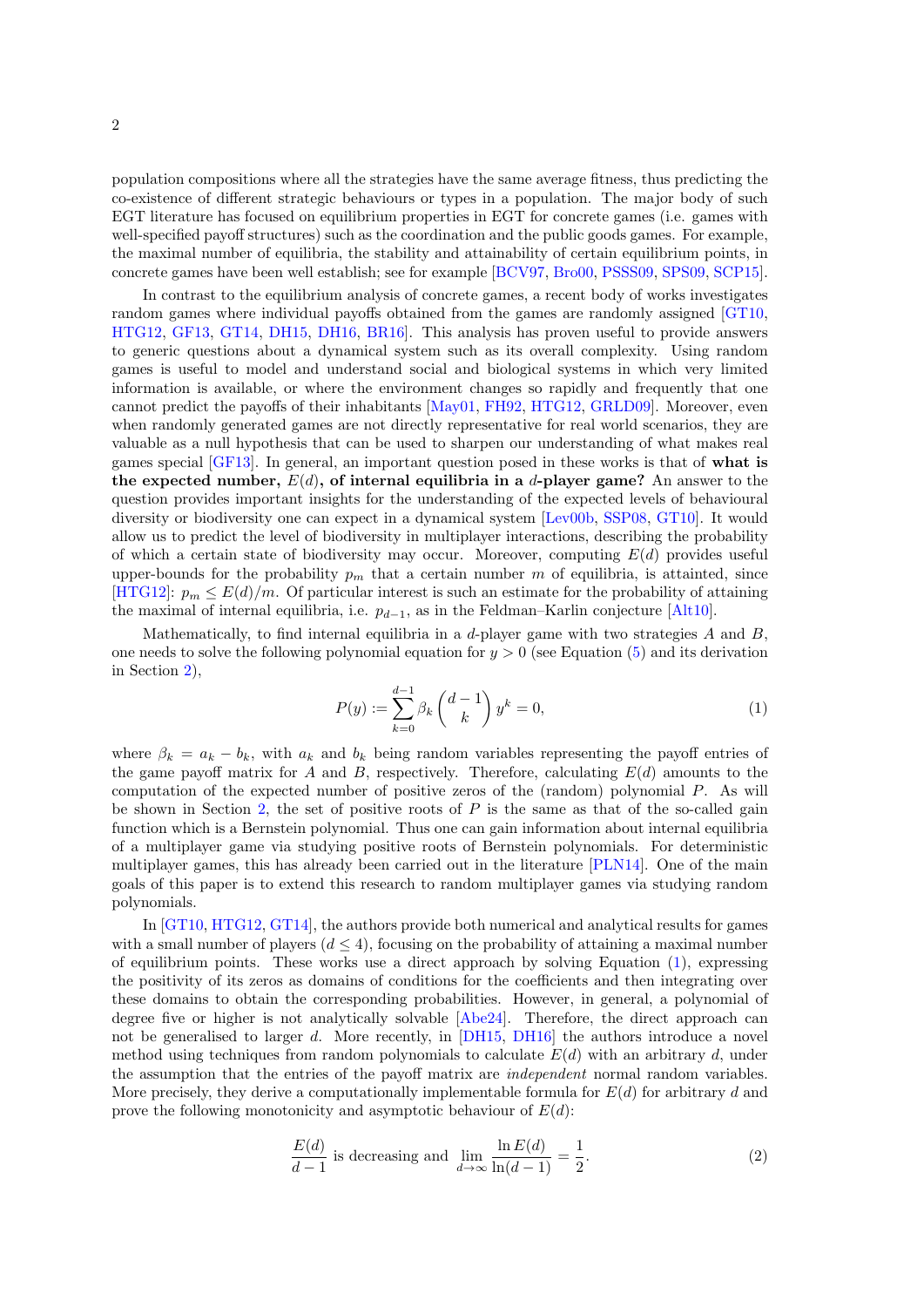However, the requirement that the entries of the payoff matrix are independent random variables are rather restricted from both mathematical and biological points of view. In evolutionary game theory, correlations may arise in various scenarios particularly when there are environmental randomness and interaction uncertainty such as in games of cyclic dominance [\[SP16\]](#page-26-5), coevolutionary multigames [\[SP14\]](#page-26-6) or when individual contributions are correlated to the surrounding contexts (e.g. due to limited resource)  $[SPLP12]$ , see also recent reviews  $[SMJ+14, DMPT18]$  $[SMJ+14, DMPT18]$  for more examples. One might expect some strategies to have many similar properties and hence yield similar results for a given response of the respective opponent [\[BE98\]](#page-23-10). Furthermore, in a multi-player game (such as the public goods games and their generalisations), a strategy's payoffs, which may differ for different group compositions, can be expected to be correlated given a specific nature of the strategy [\[Har68,](#page-24-8) [HDMHS02,](#page-24-9) [HMND06,](#page-24-10) [SSP08,](#page-26-4) Peñ12, [HPL15\]](#page-25-14). Similarly, different strategies' payoffs may be correlated given the same group composition. From a mathematical perspective, the study of real zeros of random polynomials with correlated coefficients has attracted substantial attention, see e.g. [\[Sam76,](#page-25-15) [BRS86,](#page-23-11) [FN05,](#page-24-11) [FN10,](#page-24-12) [FN11\]](#page-24-13).

In this paper we remove the assumption on the dependence of the coefficients. We will study the expected number of internal equilibria and its various properties for random evolutionary games in which the entries of the payoff matrix are correlated random variables.

#### 1.2 Summary of main results

We now summarise the main results of this paper. More detailed statements will be presented in the sequel sections. We consider  $d$ -player two-strategy random games in which the coefficients  $\beta_k$   $(k \in \{0, \ldots, d-1\})$  can be correlated random variables, satisfying that  $\text{corr}(\beta_i, \beta_j) = r$  for  $i \neq j$  and for some  $0 \leq r \leq 1$  (see Lemma [2.1](#page-4-0) about this assumption).

The main result of the paper is the following theorem which provides a formula for the expected number,  $E(r, d)$ , of internal equilibria, characterises its asymptotic behaviour and studies the effect of the correlation.

Theorem 1.1 (On the expected number of internal equilibria).

1) (Computational formula for  $E(r, d)$ )

<span id="page-2-0"></span>
$$
E(r,d) = 2\int_0^1 f(t; r, d) dt,
$$
\n(3)

where the density function  $f(t; r, d)$  is given explicitly in  $(8)$ .

- 2) (Monotonicity of  $E(r, d)$  with respect to r) The function  $r \mapsto E(r, d)$  decreases for any given d.
- 3) (Asymptotic behaviour of  $E(r, d)$  for large d) We perform formal asymptotic computations to get √

<span id="page-2-1"></span>
$$
E(r,d) \begin{cases} \sim \frac{\sqrt{2d-1}}{2} \sim \mathcal{O}(d^{1/2}) & \text{if } r=0, \\ \sim \frac{d^{1/4}(1-r)^{1/2}}{2\pi^{5/4}r^{1/2}} \frac{8\Gamma\left(\frac{5}{4}\right)^2}{\sqrt{\pi}} \sim \mathcal{O}(d^{1/4}) & \text{if } 0 < r < 1, \\ = 0 & \text{if } r=1. \end{cases} \tag{4}
$$

We compare this asymptotic behaviour numerically with the analytical formula obtained in part 1.

This theorem clearly shows that the correlation  $r$  has a significant effect on the expected number of internal equilibria  $E(r, d)$ . For sufficiently large d, when r increases from 0 (uncorrelated) to 1 (identical),  $E(r,d)$  reduces from  $\mathcal{O}(d^{1/2})$  at  $r=0$ , to  $\mathcal{O}(d^{1/4})$  for  $0 < r < 1$  and to 0 at  $r = 1$ . This theorem generalises and improves the main results in [\[DH16\]](#page-23-6) for the case  $r = 0$ : the asymptotic behaviour,  $E(r, d) \sim \frac{\sqrt{2d-1}}{2}$ , is stronger than [\(2\)](#page-1-1). In addition, as a by-product of our analysis, we provide an asymptotic formula for the expected number of real zeros of a random Bernstein polynomial as conjectured in [\[EGT10\]](#page-24-14), see Section [6.7.](#page-22-0)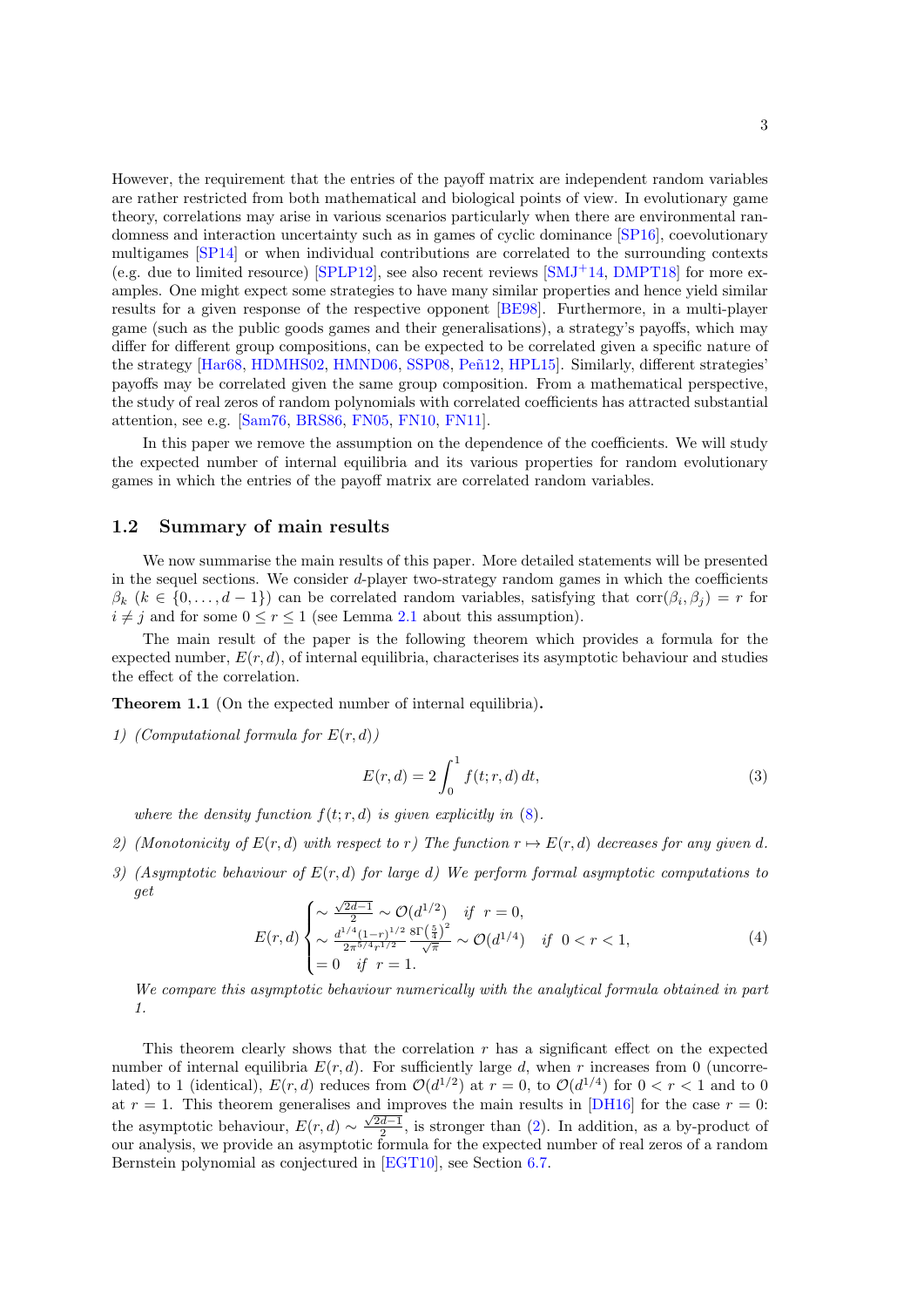#### 1.3 Methodology of the present work

We develop further the connections between EGT and random/deterministic polynomials theory discovered in [\[DH15,](#page-23-5) [DH16\]](#page-23-6). The integral representation [\(3\)](#page-2-0) is derived from the theory of [\[EK95\]](#page-24-15), which provides a general formula for the expected number of real zeros of a random polynomial in a given domain, and the symmetry of the game, see Theorem [3.2;](#page-0-0) the monotonicity and asymptotic behaviour of  $E(r, d)$  are obtained by using connections to Legendre polynomials. which were described in [\[DH16\]](#page-23-6), see Theorems [3.4](#page-7-0) and [4.1.](#page-10-0)

#### 1.4 Organisation of the paper

The rest of the paper is organised as follows. In Section [2,](#page-3-1) we recall the replicator dynamics for multi-player two-strategy games. In Section [3,](#page-4-1) we prove and numerically validate the first and the second parts of Theorem [1.1.](#page-2-1) Section [4](#page-10-1) is devoted to the proof of the last part of Theorem [1.1](#page-2-1) and its numerical verification. Section [5](#page-14-0) provides further discussion and finally, Appendix [6](#page-15-0) contains detailed computations and proofs of technical results.

### <span id="page-3-1"></span>2 Replicator dynamics

A fundamental model of evolutionary game theory is the replicator dynamics [\[TJ78,](#page-26-9) [Zee80,](#page-26-10) [HS98,](#page-25-2) [SS83,](#page-26-11) [Now06\]](#page-25-3), describing that whenever a strategy has a fitness larger than the average fitness of the population, it is expected to spread. From the replicator dynamics one then can derive a polynomial equation that an internal equilibria of a multiplayer game satisfies . To this end, we consider an infinitely large population with two strategies, A and B. Let  $x, 0 \le x \le 1$ , be the frequency of strategy A. The frequency of strategy B is thus  $(1 - x)$ . The interaction of the individuals in the population is in randomly selected groups of  $d$  participants, that is, they play and obtain their fitness from d-player games. The game is defined through a  $(d-1)$ -dimensional payoff matrix [\[GT10\]](#page-24-2), as follows. Let  $a_k$  (resp.,  $b_k$ ) be the payoff of an A-strategist (resp., B) in a group containing k A strategists (i.e.  $d - k$  B strategists). In this paper, we consider symmetric games where the payoffs do not depend on the ordering of the players. Asymmetric games will be studied in our forthcoming paper [\[DTH17b\]](#page-24-16). In the symmetric case, the average payoffs of A and B are, respectively

$$
\pi_A = \sum_{k=0}^{d-1} a_k \binom{d-1}{k} x^k (1-x)^{d-1-k} \quad \text{and} \quad \pi_B = \sum_{k=0}^{d-1} b_k \binom{d-1}{k} x^k (1-x)^{d-1-k}.
$$

Internal equilibria are those points that satisfy the condition that the fitnesses of both strategies are the same  $\pi_A = \pi_B$ , which gives rise to  $g(x) = 0$  where  $g(x)$  is the so-called gain function given by [\[BHC06,](#page-23-12) [PLN14\]](#page-25-12)

$$
g(x) = \sum_{k=0}^{d-1} \beta_k {d-1 \choose k} x^k (1-x)^{d-1-k},
$$

where  $\beta_k = a_k - b_k$ . Note that this equation can also be derived from the definition of an evolutionary stable strategy (ESS), see e.g., [\[BCV97\]](#page-23-3). As also discussed in that paper, the evolutionary solution of the game (such as the set of ESSs or the set of stable rest points of the replicator dynamics) involves not only finding the roots of the gain function  $q(x)$  but also determining the behaviour of  $g(x)$  in the vicinity of such roots. We also refer the reader to [\[TJ78,](#page-26-9) [Zee80\]](#page-26-10) and references therein for further discussion on relations between ESSs and game dynamics. Using the transformation  $y = \frac{x}{1-x}$ , with  $0 < y < +\infty$ , and dividing  $g(x)$  by  $(1-x)^{d-1}$  we obtain the following polynomial equation for y

<span id="page-3-0"></span>
$$
P(y) := \sum_{k=0}^{d-1} \beta_k \binom{d-1}{k} y^k = 0.
$$
 (5)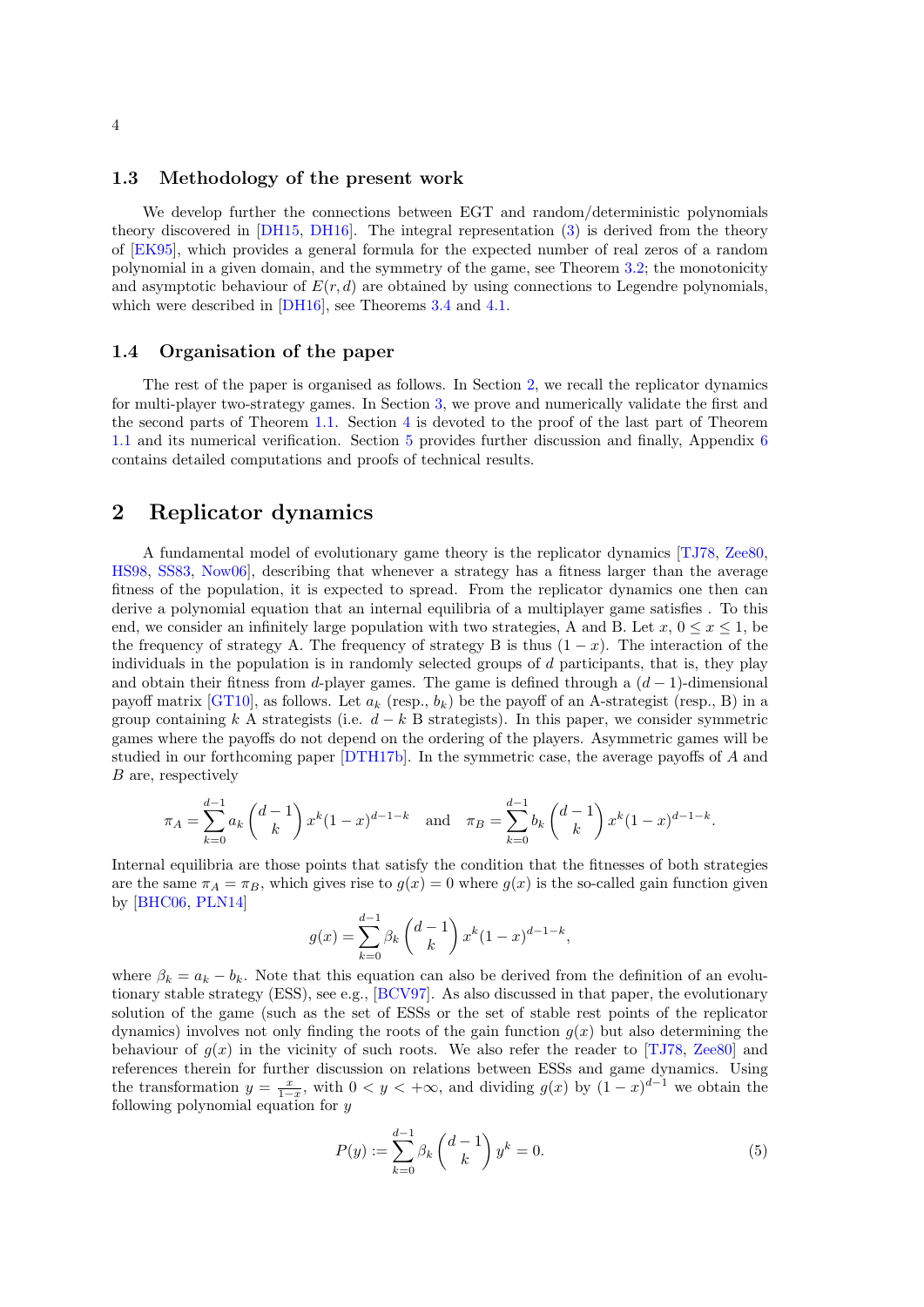As in [\[GT10,](#page-24-2) [DH15,](#page-23-5) [DH16\]](#page-23-6), we are interested in random games where  $a_k$  and  $b_k$  (thus  $\beta_k$ ), for  $0 \leq k \leq d-1$ , are random variables. However, in contrast to these papers where  $\beta_k$  are assumed to be independent, we analyse here a more general case where they are correlated. In particular, we consider that any pair  $\beta_i$  and  $\beta_j$ , with  $0 \leq i \neq j \leq d-1$ , have a correlation  $r$   $(0 \leq r \leq 1)$ . In general,  $r = 0$  means  $\beta_i$  and  $\beta_j$  are independent while when  $r = 1$  they have a (perfectly) linear correlation, and the larger  $r$  is the stronger they are correlated. It is noteworthy that this type of dependency between the coefficients is common in the literature on evolutionary game theory [\[BE98,](#page-23-10) [GF13\]](#page-24-4) as well as random polynomial theory [\[Sam76,](#page-25-15) [BRS86,](#page-23-11) [FN11\]](#page-24-13).

The next lemma shows how this assumption arises naturally from simple assumptions on the game payoff entries. To state the lemma, let  $cov(X, Y)$  and  $corr(X, Y)$  denote the covariance and correlation between random variables X and Y, respectively; moreover,  $var(X) = cov(X, X)$ denotes the variance of X.

<span id="page-4-0"></span>**Lemma 2.1.** Suppose that, for  $0 \leq i \neq j \leq d-1$ ,

- $\operatorname{var}(a_i) = \operatorname{var}(b_i) = \eta^2$ ,
- $\text{corr}(a_i, a_j) = r_a$ ,  $\text{corr}(b_i, b_j) = r_b$ ,
- $\text{corr}(a_i, b_j) = r_{ab}, \, \text{corr}(a_i, b_i) = r'_{ab}.$

Then, the correlation between  $\beta_i$  and  $\beta_j$ , for  $1 \leq i \neq j \leq d-1$ , is given by

$$
corr(\beta_i, \beta_j) = \frac{r_a + r_b - 2r_{ab}}{2(1 - r'_{ab})},
$$
\n(6)

which is a constant. Clearly, it increases with  $r_a$ ,  $r_b$  and  $r'_{ab}$  while decreasing with  $r_{ab}$ . Moreover, if  $r_a + r_b = 2r_{ab}$  then  $\beta_i$  and  $\beta_j$  are independent. Also, if  $r_{ab} = r'_{ab} = 0$ , i.e. when payoffs from different strategists are independent, we have:  $\text{corr}(\beta_i, \beta_j) = \frac{r_a + r_b}{2}$ . If we further assume that  $r_a = r_b = r$ , then  $\text{corr}(\beta_i, \beta_j) = r$ .

Proof. See Appendix [6.1.](#page-15-1)

The assumptions in Lemma [2.1](#page-4-0) mean that a strategist's payoffs for different group compositions have a constant correlation, which in general is different from the cross-correlation of payoffs for different strategists. These assumptions arise naturally for example in a multi-player game (such as the public goods games and their generalisations), since a strategist's payoffs, which may differ for different group compositions, can be expected to be correlated given a specific nature of the strategy (e.g. cooperative vs. defective strategies in the public goods games). These natural assumptions regarding payoffs' correlations are just to ensure the pairs  $\beta_i$  and  $\beta_j$ ,  $0 \le i \ne j \le d-1$ , have a constant correlation. Characterising the general case where  $\beta_i$  and  $\beta_j$  have varying correlations would be mathematically interesting but is out of the scope of this paper. We will discuss further this issue particularly for other types of correlations in Section [5.](#page-14-0)

### <span id="page-4-1"></span>3 The expected number of internal equilibria  $E(r, d)$

We consider the case where  $\beta_k$  are standard normal random variables but assume that all the pairs  $\beta_i$  and  $\beta_j$ , for  $0 \le i \ne j \le d-1$ , have the same correlation  $0 \le r \le 1$  (cf. Lemma [2.1\)](#page-4-0).

In this section, we study the expected number of internal equilibria  $E(r, d)$ . The starting point of the analysis of this section is an improper integral to compute  $E(r, d)$  as a direct application of the Edelman-Kostlan theorem [\[EK95\]](#page-24-15), see Lemma [3.1.](#page-5-1) We then further simplify this formula to obtain a more computationally tractable one (see Theorem [3.2\)](#page-0-0) and then prove a monotone property of  $E(r, d)$  as a function of the correlation r, see Theorem [3.4.](#page-7-0)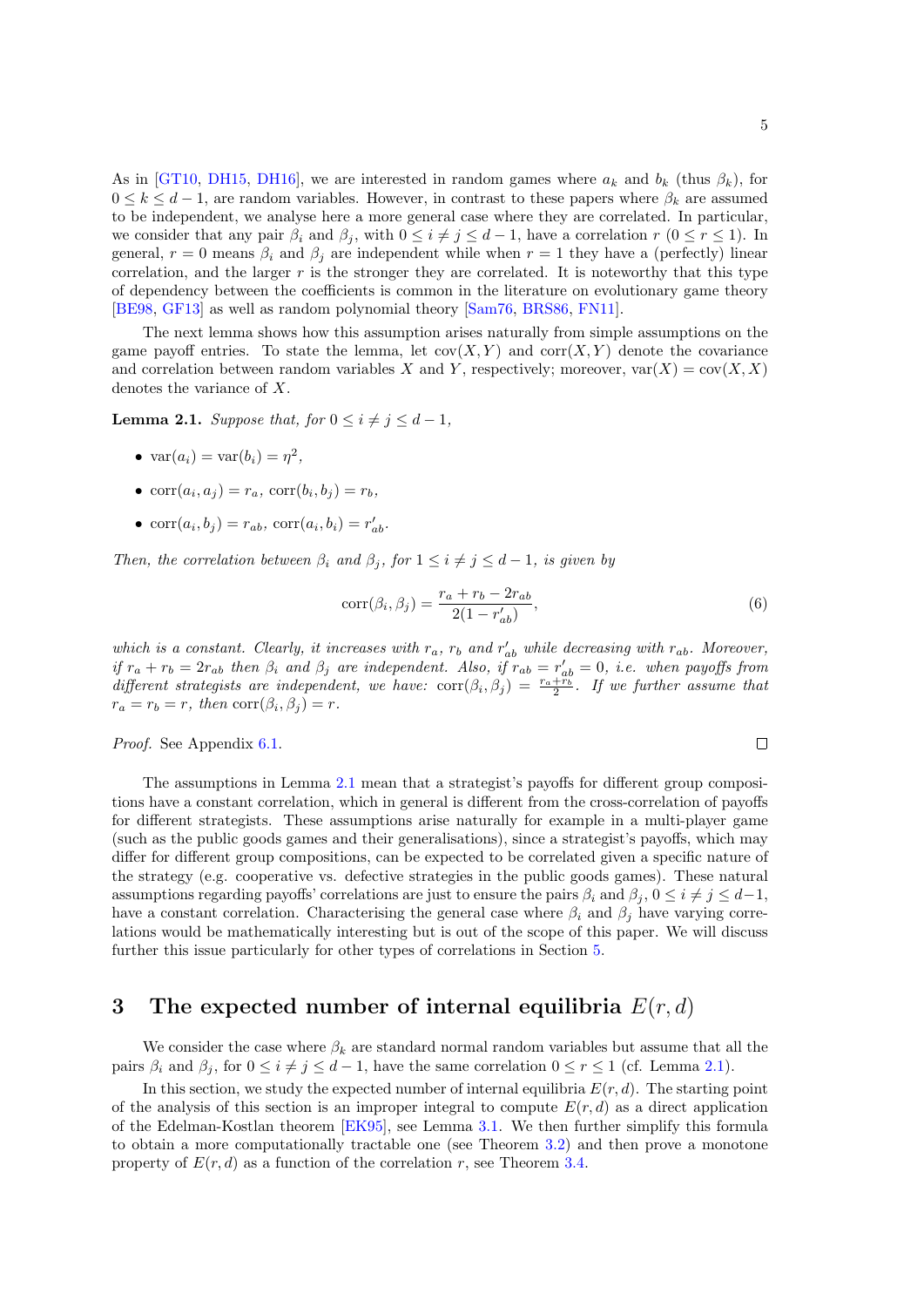# 3.1 Computations of  $E(r, d)$

<span id="page-5-1"></span>**Lemma 3.1.** Assume that  $\beta_k$  are standard normal random variables and that for any  $i \neq j$ , the correlation between  $\beta_i$  and  $\beta_j$  is equal to r for some  $0 \le r \le 1$ . Then the expected number of internal equilibria,  $E(r, d)$ , in a d-player random game with two strategies is given by

<span id="page-5-4"></span>
$$
E(r,d) = \int_0^\infty f(t; r, d) dt,
$$
\n(7)

where

$$
[\pi f(t; r, d)]^{2} = \frac{(1 - r)\sum_{i=0}^{d-1} i^{2} {d-1 \choose i}^{2} t^{2(i-1)} + r(d-1)^{2} (1+t)^{2(d-2)}}{(1 - r)\sum_{i=0}^{d-1} {d-1 \choose i}^{2} t^{2i} + r(1+t)^{2(d-1)}} - \left[ \frac{(1 - r)\sum_{i=0}^{d-1} i {d-1 \choose i}^{2} t^{2i-1} + r(d-1)(1+t)^{2d-3}}{(1 - r)\sum_{i=0}^{d-1} {d-1 \choose i}^{2} t^{2i} + r(1+t)^{2(d-1)}} \right]^{2}.
$$
(8)

Proof. According to [\[EK95\]](#page-24-15) (see also [\[DH15,](#page-23-5) [DH16\]](#page-23-6)), we have

<span id="page-5-0"></span>
$$
E(r,d) = \int_0^\infty f(t; r, d) dt,
$$

where the density function  $f(t; r, d)$  is determined by

<span id="page-5-3"></span>
$$
f(t; r, d) = \frac{1}{\pi} \left[ \frac{\partial^2}{\partial x \partial y} \left( \log v(x)^T C v(y) \right) \Big|_{y=x=t} \right]^{\frac{1}{2}},
$$
\n(9)

with the covariance matrix  $\mathcal C$  and the vector  $v$  are given by

$$
\mathcal{C}_{ij} = \begin{cases}\n\begin{pmatrix}d-1\\i\\r\end{pmatrix}^2, & \text{if } i = j \\
r\begin{pmatrix}d-1\\i\end{pmatrix}\begin{pmatrix}d-1\\j\end{pmatrix}, & \text{if } i \neq j.\n\end{cases} \quad \text{and} \quad v(x) = \begin{pmatrix}1\\x\\ \vdots\\x^{d-1}\end{pmatrix}.
$$
\n(10)

Let us define

<span id="page-5-2"></span>
$$
H(x,y) := v(x)^T C v(y)
$$
  
= 
$$
\sum_{i=0}^{d-1} {d-1 \choose i}^2 x^i y^i + r \sum_{i \neq j=0}^{d-1} {d-1 \choose i} {d-1 \choose j} x^i y^j
$$
  
= 
$$
(1-r) \sum_{i=0}^{d-1} {d-1 \choose i}^2 x^i y^i + r \left( \sum_{i=0}^{d-1} {d-1 \choose i} x^i \right) \left( \sum_{j=0}^{d-1} {d-1 \choose j} y^j \right).
$$
 (11)

Then we compute

$$
\frac{\partial^2}{\partial_x \partial_y} (\log v(x)^T C v(y)) = \frac{\partial^2}{\partial_x \partial_y} \log H(x, y) = \frac{\partial^2_{xy} H(x, y)}{H(x, y)} - \frac{\partial_x H(x, y) \partial_y H(x, y)}{H(x, y)^2}.
$$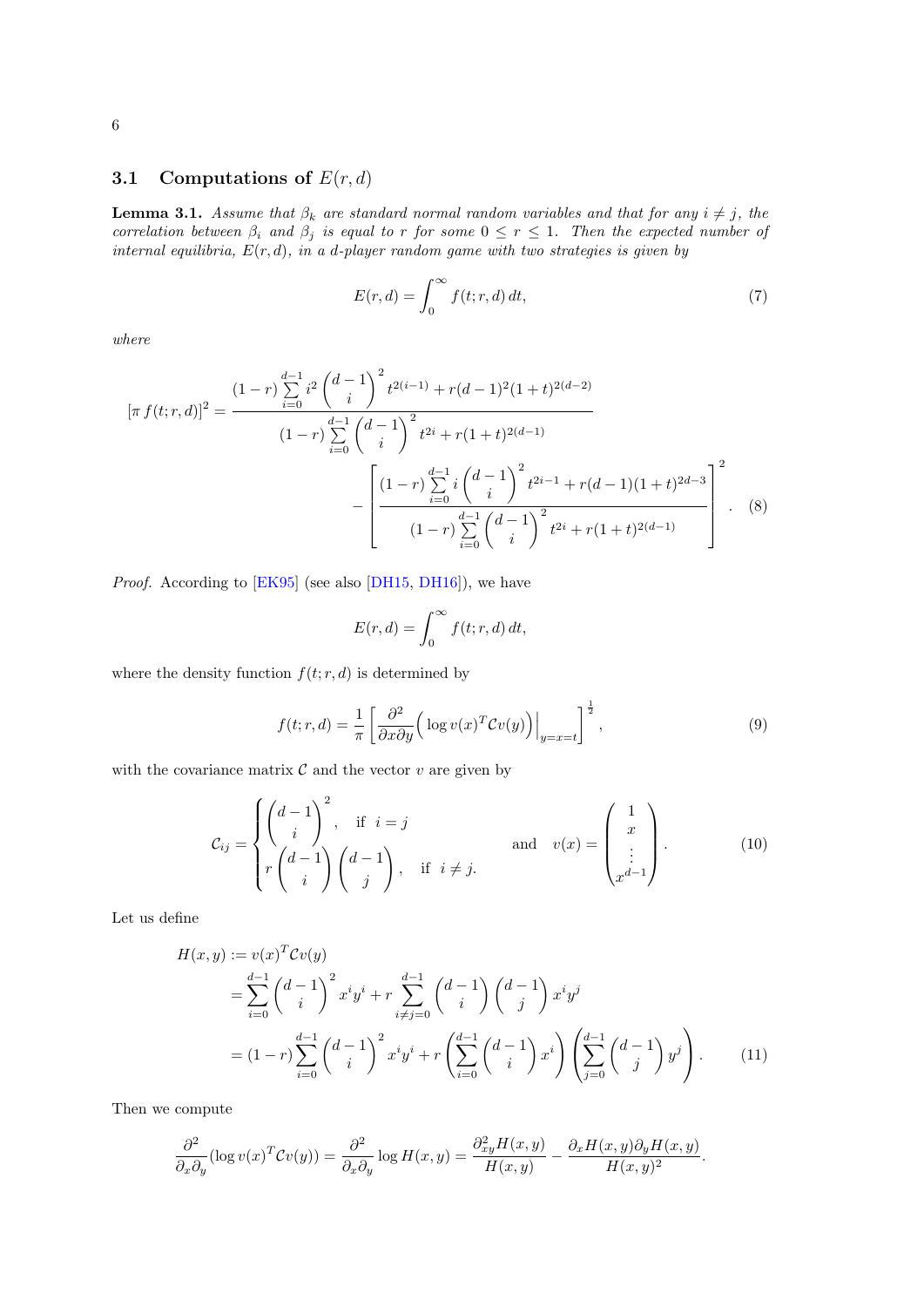Particularly, for  $y = x = t$ , we obtain

<span id="page-6-0"></span>
$$
\frac{\partial^2}{\partial_x \partial_y} (\log v(x)^T C v(y)) \Big|_{y=x=t} = \left( \frac{\partial_{xy}^2 H(x,y)}{H(x,y)} - \frac{\partial_x H(x,y) \partial_y H(x,y)}{H(x,y)^2} \right) \Big|_{y=x=t} \n= \frac{\partial_{xy}^2 H(x,y) \Big|_{y=x=t}}{H(t,t)} - \left( \frac{\partial_x H(x,y) \Big|_{y=x=t}}{H(t,t)} \right)^2.
$$

Using  $(11)$  we can compute each term on the right hand side of the above expression explicitly

$$
H(t,t) = (1-r)\sum_{i=0}^{d-1} {d-1 \choose i}^2 t^{2i} + r\left(\sum_{i=0}^{d-1} {d-1 \choose i} t^i\right)^2,
$$
\n
$$
\partial_r H(x,y) \Big|_{t=0} = (1-r)\sum_{i=0}^{d-1} i \left(d-1\right)^2 t^{2i-1} + r\left(\sum_{i=0}^{d-1} i \left(d-1\right) t^i\right) \left(\sum_{i=0}^{d-1} {d-1 \choose i} t^{j-1}\right).
$$
\n(12a)

$$
\partial_x H(x,y)|_{y=x=t} = (1-r)\sum_{i=0}^{\infty} i\binom{d-1}{i} t^{2i-1} + r\left(\sum_{i=0}^{\infty} i\binom{d-1}{i} t^i\right) \left(\sum_{j=0}^{\infty} \binom{d-1}{j} t^{j-1}\right),\tag{12b}
$$

$$
\left. \partial_{xy}^2 H(x,y) \right|_{y=x=t} = (1-r) \sum_{i=0}^{d-1} i^2 \left( \frac{d-1}{i} \right)^2 t^{2(i-1)} + r \left( \sum_{i=0}^{d-1} i \left( \frac{d-1}{i} \right) t^{i-1} \right)^2.
$$
 (12c)

We can simplify further the above expressions using the following computations which are attained from the binomial theorem and its derivatives

<span id="page-6-1"></span>
$$
\left(\sum_{i=0}^{d-1} {d-1 \choose i} t^i\right)^2 = (1+t)^{2(d-1)},\tag{13a}
$$

$$
\left(\sum_{i=0}^{d-1} i \binom{d-1}{i} t^{i-1}\right)^2 = \left(\frac{d}{dt} \sum_{i=0}^{d-1} \binom{d-1}{i} t^i\right)^2 = \left(\frac{d}{dt} (1+t)^{d-1}\right)^2 = (d-1)^2 (1+t)^{2(d-2)},\tag{13b}
$$

$$
\left(\sum_{i=0}^{d-1} i \binom{d-1}{i} t^i\right) \left(\sum_{j=0}^{d-1} \binom{d-1}{j} t^{j-1}\right) = \frac{1}{2} \frac{d}{dt} \left(\sum_{i=0}^{d-1} \binom{d-1}{i} t^i\right)^2 = \frac{1}{2} \frac{d}{dt} (1+t)^{2(d-1)} = (d-1)(1+t)^{2d-3}.
$$
\n(13c)

Substituting  $(12)$  and  $(13)$  back into  $(9)$ , we obtain  $(8)$  and complete the proof.

Next we will show that, as in the case  $r = 0$  studied in [\[DH15,](#page-23-5) [DH16\]](#page-23-6), the improper integral [\(7\)](#page-5-4) can be reduced to a definite integral from 0 to 1. A crucial property enables us to do so is the symmetry of the strategies. The main result of this section is the following theorem (cf. Theorem  $1.1-(1)$ .

**Theorem 3.2.** (1) The density function  $f(t; r, d)$  satisfies that

<span id="page-6-3"></span>
$$
f(1/t; r, d) = t^2 f(t; r, d).
$$
\n(14)

(2) (Computable formula for  $E(r, d)$ ).  $E(r, d)$  can be computed via

<span id="page-6-4"></span>
$$
E(r,d) = 2\int_0^1 f(t)dt = 2\int_1^\infty f(t) dt.
$$
 (15)

Proof. The proof of the first part is lengthy and is given in Appendix [6.2.](#page-15-2) Now we prove the second part. We have

<span id="page-6-2"></span>
$$
E(r,d) = \int_0^\infty f(t; r, d) dt = \int_0^1 f(t; r, d) dt + \int_1^\infty f(t; r, d) dt.
$$
 (16)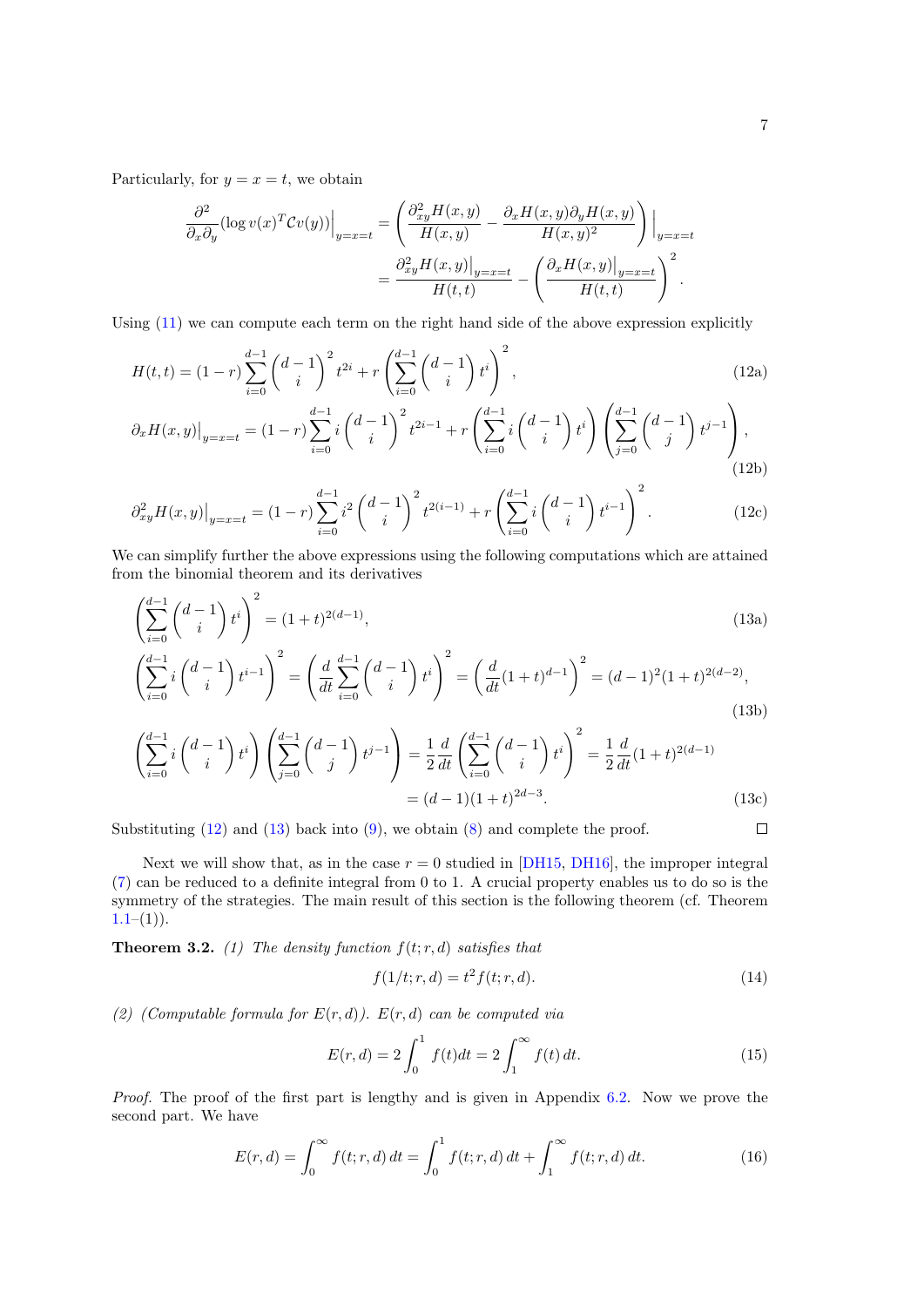<span id="page-7-1"></span>
$$
\int_0^1 f(t; r, d) dt = \int_1^\infty f(1/s; r, d) \frac{1}{s^2} ds = \int_1^\infty f(s; r, d) ds,
$$
\n(17)

where we have used  $(14)$  to obtain the last equality. The assertion  $(15)$  is then followed from  $(16)$ and [\(17\)](#page-7-1).  $\Box$ 

As in [\[DH16\]](#page-23-6), we can interpret the first part of Theorem [3.2](#page-0-0) as a symmetric property of the game. We recall that  $t = \frac{y}{1-y}$ , where y and  $1 - y$  are respectively the fractions of strategy 1 and 2. We write the density function  $f(t; r, d)$  in terms of y using the change of variable formula as follows.

$$
f(t; r, d) dt = f\left(\frac{y}{1-y}; r, d\right) \frac{1}{(1-y)^2} dy := g(y; r, d) dy,
$$

where

$$
g(y; r, d) := f\left(\frac{y}{1-y}; r, d\right) \frac{1}{(1-y)^2}.
$$
\n(18)

The following lemma expresses the symmetry of the strategies (swapping the index labels converts an equilibrium at y to one at  $1 - y$ ).

**Corollary 3.3.** The function  $y \mapsto g(y; r, d)$  is symmetric about the line  $y = \frac{1}{2}$ , i.e.,

<span id="page-7-2"></span>
$$
g(y; r, d) = g(1 - y; r, d).
$$
\n(19)

*Proof.* The equality  $(19)$  is a direct consequence of  $(14)$ . We have

$$
g(1-y;r,d) = f\left(\frac{1-y}{y};r,d\right) \frac{1}{y^2} \stackrel{(14)}{=} f\left(\frac{y}{1-y};r,d\right) \frac{y^2}{(1-y)^2} \frac{1}{y^2} = f\left(\frac{y}{1-y};r,d\right) \frac{1}{(1-y)^2} = g(y;r,d).
$$

### 3.2 Monotonicity of  $r \mapsto E(r, d)$

In this section we study the monotone property of  $E(r, d)$  as a function of the correlation r. The main result of this section is the following theorem on the monotonicity of  $r \mapsto E(r, d)$  (cf. Theorem  $1.1-(2)$ ).

<span id="page-7-0"></span>**Theorem 3.4.** The function  $r \mapsto f(t; r, d)$  is decreasing. As a consequence,  $r \mapsto E(r, d)$  is also decreasing.

Proof. We define the following notations:

$$
M_1 = M_1(t; r, d) = \sum_{i=0}^{d-1} {d-1 \choose i}^2 t^{2i}, \quad M_2 = M_2(t; r, d) = (1+t)^{2(d-1)},
$$
  
\n
$$
A_1 = A_1(t; r, d) = \sum_{i=0}^{d-1} i^2 {d-1 \choose i}^2 t^{2(i-1)}, \quad A_2 = A_2(t; r, d) = (d-1)^2 (1+t)^{2(d-2)},
$$
  
\n
$$
B_1 = B_1(t; r, d) = \sum_{i=0}^{d-1} i {d-1 \choose i}^2 t^{2i-1}, \quad B_2 = B_2(t; r, d) = (d-1)(1+t)^{2d-3},
$$
  
\n
$$
M = (1-r)M_1 + rM_2, \quad A = (1-r)A_1 + rA_2, \quad B = (1-r)B_1 + rB_2.
$$

Then the density function  $f(t; r, d)$  in [\(8\)](#page-5-0) can be written as

<span id="page-7-3"></span>
$$
(\pi f(t; r, d))^2 = \frac{AM - B^2}{M^2}.
$$
\n(20)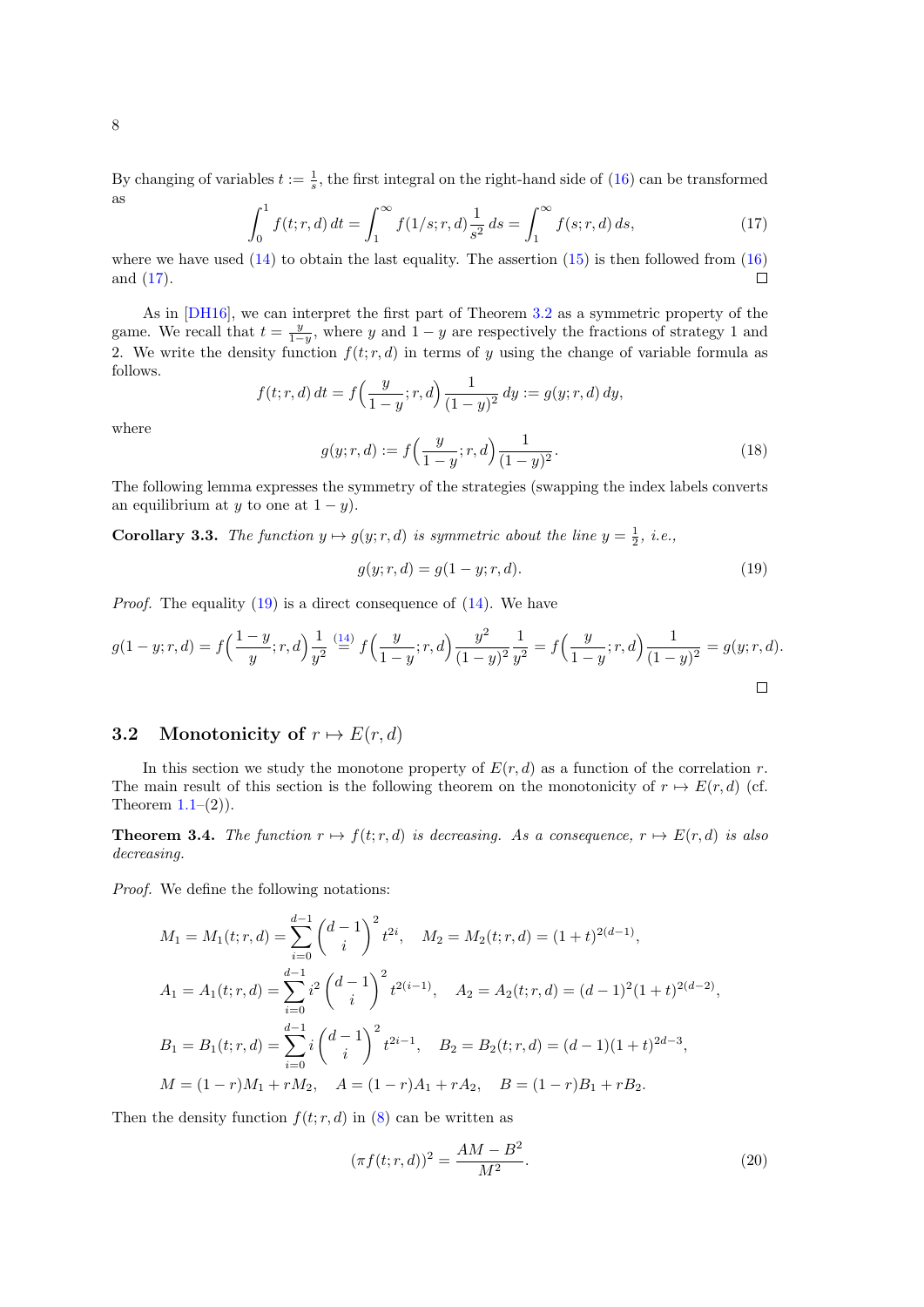Taking the derivation with respect to  $r$  of the right hand side of  $(20)$  we obtain

$$
\frac{\partial}{\partial r} \left( \frac{AM - B^2}{M^2} \right) = \frac{(A'M + M'A - 2BB')M^2 - 2(AM - 2B^2)MM'}{M^4}
$$
\n
$$
= \frac{(A'M + M'A - 2BB')M - 2(AM - B^2)M'}{M^3}
$$
\n
$$
= \frac{2B(BM' - B'M) - M(AM' - MA')}{M^3}
$$
\n
$$
\stackrel{\text{(a)}{=}}{=} \frac{2B(B_1M_2 - M_1B_2) - M(A_1M_2 - M_1A_2)}{M^3}
$$
\n
$$
= \frac{2B(B_1(1+t)^{2(d-1)} - M_1(d-1)(1+t)^{2d-3}) - M(A_1(1+t)^{2(d-1)} - M_1(d-1)^2(1+t)^{2(d-2)})}{M^3}
$$
\n
$$
= \frac{(1+t)^{2d-4} \{2(t+1)B[B_1(1+t) - M_1(d-1)] - M[A_1(1+t)^2 - M_1(d-1)^2] \}}{M^3}.
$$

Note that to obtain (\*) above we have used the following simplifications

$$
BM' - B'M = [B_1 + r(B_2 - B_1)] (M_2 - M_1) - (B_2 - B_1) [M_1 + r(M_2 - M_1)]
$$
  
= B<sub>1</sub>(M<sub>2</sub> - M<sub>1</sub>) - (B<sub>2</sub> - B<sub>1</sub>)M<sub>1</sub>  
= B<sub>1</sub>M<sub>2</sub> - M<sub>1</sub>B<sub>2</sub>,

and similarly,

$$
AM' - A'M = A_1M_2 - M_1A_2.
$$

Since  $M > 0$  and according to Proposition [6.1,](#page-18-0)

$$
2(t+1)B\Big[B_1(1+t) - M_1(d-1)\Big] - M\Big[A_1(1+t)^2 - M_1(d-1)^2\Big] \le 0,
$$

it follows that

$$
\frac{\partial}{\partial r}\left(\frac{AM-B^2}{M^2}\right) \leq 0.
$$

The assertion of the theorem is then followed from this and [\(20\)](#page-7-3).

As a consequence, we can derive the monotonicity property of the number of stable equilibrium points, denoted by  $SE(r, d)$ . It is based on the following property of stable equilibria in multiplayer two-strategy evolutionary games, which has been proved in [\[HTG12,](#page-25-8) Theorem 3] for payoff matrices with independent entries. We provide a similar proof below for matrices with exchangeable payoff entries. We need the following auxiliary lemma whose proof is presented in Appendix [6.3.](#page-17-0)

<span id="page-8-0"></span>**Lemma 3.5.** Let  $X$  and  $Y$  be two exchangeable random variables, i.e. their joint probability distribution  $f_{X,Y}(x, y)$  is symmetric,  $f_{X,Y}(x, y) = f_{X,Y}(y, x)$ . Then  $Z = X - Y$  is symmetrically distributed about 0, i.e., its probability distribution satisfies  $f_Z(z) = f_Z(-z)$ . In addition, if X and  $Y$  are iid then they are exchangeable.

<span id="page-8-1"></span>**Theorem 3.6.** Suppose that  $a_k$  and  $\beta_k$  are exchangeable random variables. For d-player evolutionary games with two strategies, the following holds

$$
SE(r,d) = \frac{1}{2}E(r,d). \tag{21}
$$

Proof. The replicator equation in this game is given by [\[HMND06,](#page-24-10) [GT10\]](#page-24-2)

$$
\dot{x} = x(1-x) \sum_{k=0}^{d-1} \beta_k \binom{d-1}{k} x^k (1-x)^{d-1-k}.
$$
 (22)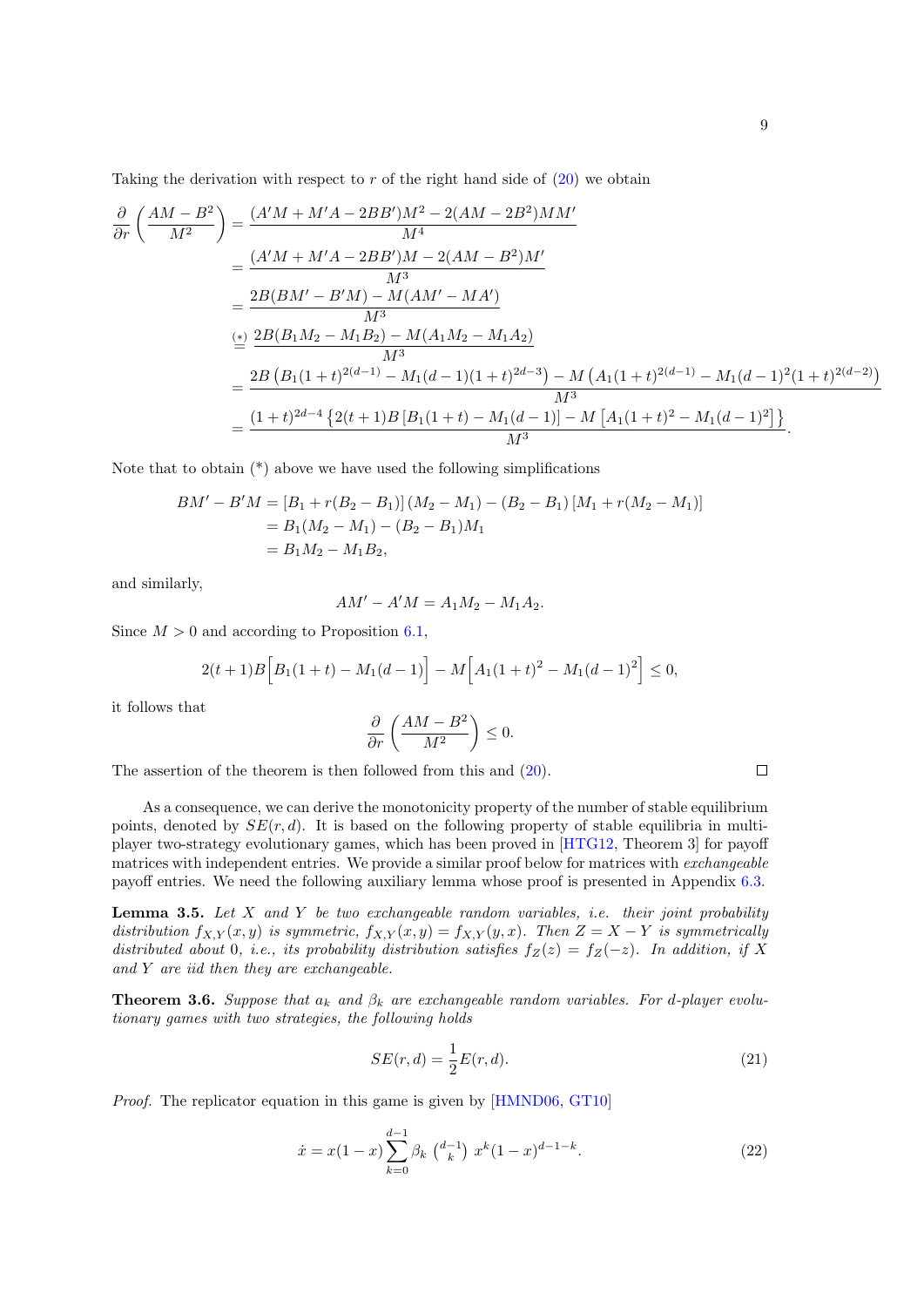Suppose  $x^* \in (0,1)$  is an internal equilibrium of the system and  $h(x)$  be the polynomial on the right hand side of the equation. Since  $x^*$  is stable if and only if  $h'(x^*) < 0$  which can be simplified to [\[HTG12\]](#page-25-8)

$$
\sum_{k=1}^{d-1} k \beta_k \binom{d-1}{k} y^{*k-1} < 0,\tag{23}
$$

where  $y^* = \frac{x^*}{1-x^*}$ . As a system admits the same set of equilibria if we change the sign of all  $\beta_k$ simultaneously, and for such a change the above inequality would change the direction (thus the stable equilibrium  $x^*$  would become unstable), all we need to show for the theorem to hold is that  $\beta_k$  has a symmetric density function. This is guaranteed by Lemma [3.5](#page-8-0) since  $\beta_k = a_k - b_k$  where  $a_k$  and  $b_k$  are exchangeable.  $\Box$ 

Corollary 3.7. Under the assumption of Theorem [3.6,](#page-8-1) the expected number of stable equilibrium points  $SE(r,d)$  is a decreasing function with respect to r.

Proof. This is a direct consequence of Theorems [3.4](#page-7-0) and [3.6.](#page-8-1)

 $\Box$ 

#### 3.3 Monotonicity of  $E(r, d)$ : numerical investigation

In this section, we numerically validate the analytical results obtained in the previous section. In Figure [1,](#page-10-2) we plot the functions  $r \mapsto E(r, d)$  for several values of d (left panel) and  $d \mapsto E(r, d)$  for different values of  $r$  using formula  $7$  (right panel). In the panel on the left we also show the value of  $E(r, d)$  obtained from samplings. That is, we generate  $10^6$  samples of  $\beta_k$  ( $0 \le k \le d-1$ ) where  $\beta_k$  are normally distributed random variables satisfying that  $\text{corr}(\beta_i, \beta_j) = r$  for  $0 \leq i \neq j \leq d-1$ . For each sample we solve Equation [\(5\)](#page-3-0) to obtain the corresponding number internal equilibria (i.e. the number of positive zeros of the polynomial equation). By averaging over all the  $10^6$  samples we obtain the probability of observing m internal equilibria,  $\bar{p}_m$ , for each  $0 \leq m \leq d-1$ . Finally the mean or expected number of internal equilibria is calculated as  $E(r,d) = \sum_{m=0}^{d-1} m \cdot \bar{p}_m$ . The figure shows the agreement of results obtained from analytical and sampling methods. In addition, it also demonstrates the decreasing property of  $r \mapsto E(r, d)$ , which was proved in Theorem [3.4.](#page-7-0) Additionally, we observe that  $E(r, d)$  increases with the group size, d.

Note that to generate correlated normal random variables, we use the following algorithm that can be found in many textbooks, for instance [\[NC00,](#page-25-16) Section 4.1.8].

**Algorithm 3.8.** Generate n correlated Gaussian distributed random variables  $\mathbf{Y} = (Y_1, \ldots, Y_n)$ ,  $\mathbf{Y} \sim \mathcal{N}(\mu, \Sigma)$ , given the mean vector  $\mu$  and the covariance matrix  $\Sigma$ .

Step 1. Generate a vector of uncorrelated Gaussian random variables, Z,

<span id="page-9-0"></span>Step 2. Define  $\mathbf{Y} = \mu + C\mathbf{Z}$  where C is the square root of  $\Sigma$  (i.e.,  $CC^T = \Sigma$ ).

The square root of a matrix can be found using the Cholesky decomposition. These two steps are easily implemented in Mathematica.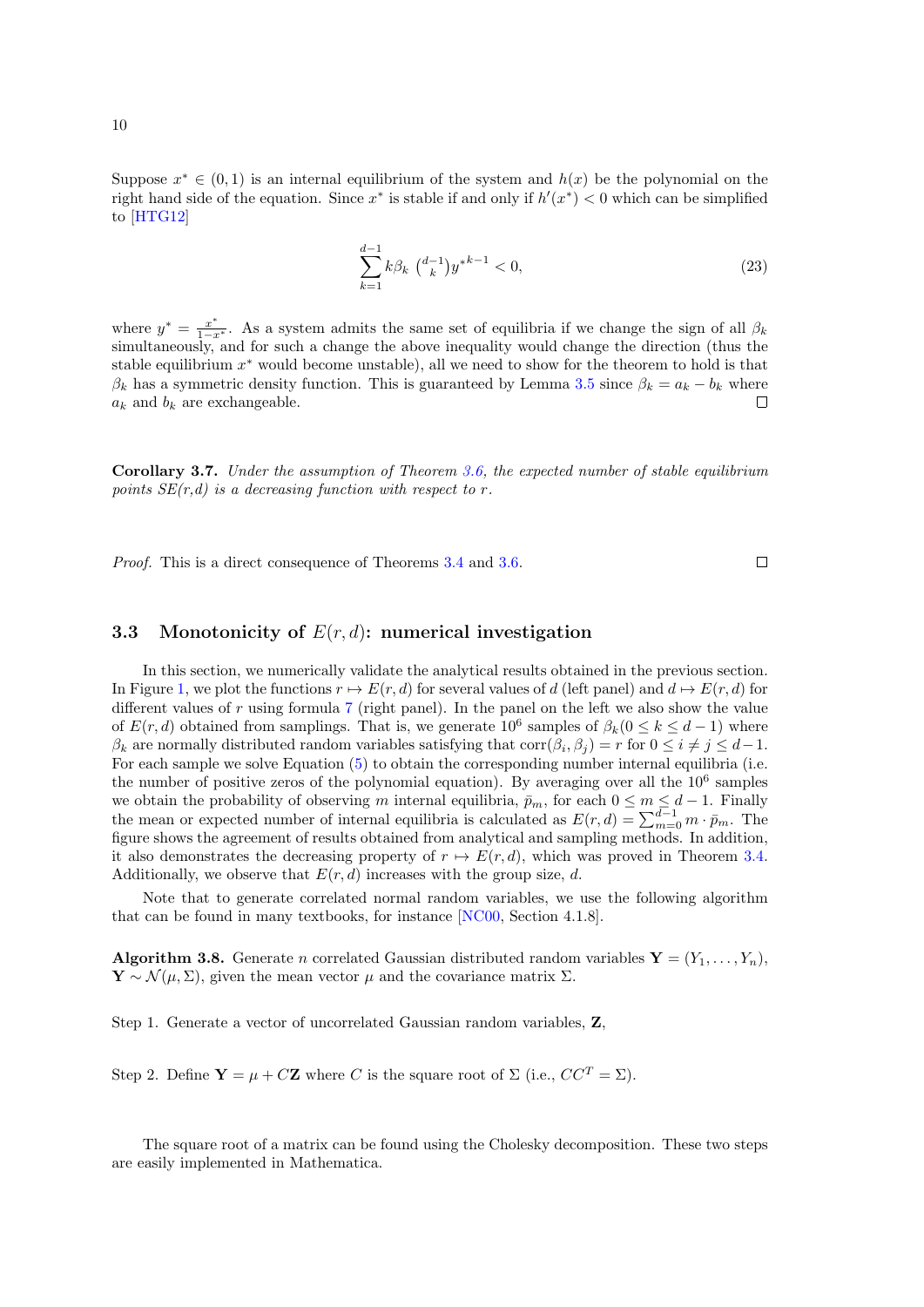

<span id="page-10-2"></span>Figure 1: (Left) Plot of  $r \mapsto E(r, d)$  for different values of d. The solid lines are generated from analytical (A) formulas of  $E(r, d)$  as defined in Equation [\(7\)](#page-5-4). The solid diamonds capture simulation (S) results obtained by averaging over  $10^6$  samples of  $\beta_k$  ( $1 \leq k \leq d-1$ ), where these  $\beta_k$  are correlated, normally standard random variables. To generate correlated random variables, the algorithm described in Algorithm [3.8](#page-9-0) was used. (Right) Plot of  $d \mapsto E(r, d)$  for different values of r. We observe that  $E(r, d)$  decreases with respect to r but increases with respect to d.

# <span id="page-10-1"></span>4 Asymptotic behaviour of  $E(r, d)$

### 4.1 Asymptotic behaviour of  $E(r, d)$ : formal analytical computations

In this section we perform formal asymptotic analysis to understand the behaviour of  $E(r, d)$ when d becomes large.

<span id="page-10-0"></span>**Proposition 4.1.** We have the following asymptotic behaviour of  $E(r, d)$  as  $d \rightarrow \infty$ 

$$
E(r,d) \begin{cases} \sim \frac{\sqrt{2d-1}}{2} \quad \text{if} \quad r=0, \\ \sim \frac{d^{1/4}(1-r)^{1/2}}{2\pi^{5/4}r^{1/2}} \frac{8\Gamma\left(\frac{5}{4}\right)^2}{\sqrt{\pi}} \quad \text{if} \quad 0 < r < 1, \\ = 0 \quad \text{if} \quad r=1. \end{cases}
$$

*Proof.* We consider the case  $r = 1$  first. In this case, we have

$$
M(t) = M_2(t) = (1+t)^{2(d-1)}, A(t) = A_2(t) = (d-1)^2(1+t)^{2(d-2)}, B(t) = B_2(t) = (d-1)(1+t)^{2d-3}.
$$

Since  $A_2(t)M_2(t) - B_2^2(t) = 0$ , we obtain  $f(t; 1, d) = 0$ . Therefore  $E(1, d) = 0$ .

We now deal with the case  $0 \leq r < 1$ . According to [\[BO99,](#page-23-13) Example 2, page 229], [\[WW12\]](#page-26-12), for any  $x > 1$ 

$$
P_d(x) = \frac{1}{\sqrt{2d\pi}} \frac{(x + \sqrt{x^2 - 1})^{d+1/2}}{(x^2 - 1)^{1/4}} + \mathcal{O}(d^{-1}) \text{ as } d \to \infty.
$$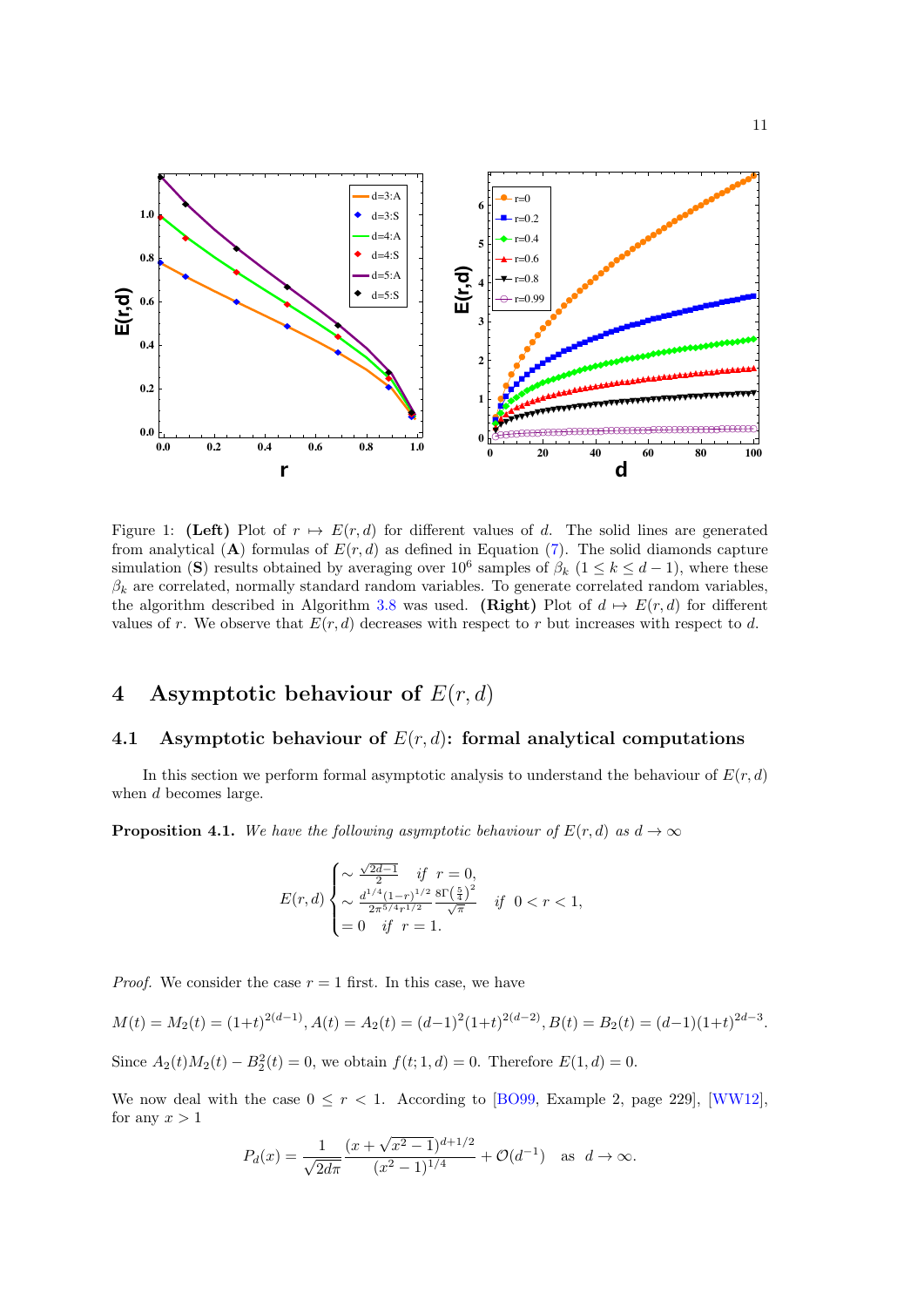Therefore,

$$
M_1 = (1 - t^2)^{d-1} P_{d-1} \left( \frac{1 + t^2}{1 - t^2} \right) \sim \frac{1}{\sqrt{4\pi (d-1)t}} (1 + t)^{2d-1}
$$
 and  

$$
M \sim (1 - r) \frac{1}{\sqrt{4\pi (d-1)t}} (1 + t)^{2d-1} + r(1 + t)^{2d-2}.
$$

Using the relations between  $A_1, B_1$  and  $M_1$  in [\(27\)](#page-15-3), we obtain

$$
A \sim (d-1)^2 r(t+1)^{2(d-2)} + \frac{(2d-1)(t+1)^{2d-2}}{8t\sqrt{\pi}\sqrt{(d-1)t}} - \frac{(d-1)(t+1)^{2d-1}}{16t\sqrt{\pi}((d-1)t)^{3/2}} + \frac{1}{4} \left( \frac{(2d-2)(2d-1)(t+1)^{2d-3}}{2\sqrt{\pi}\sqrt{(d-1)t}} - \frac{(d-1)(2d-1)(t+1)^{2d-2}}{2\sqrt{\pi}((d-1)t)^{3/2}} + \frac{3(d-1)^2(t+1)^{2d-1}}{8\sqrt{\pi}((d-1)t)^{5/2}} \right) B \sim (d-1)r(t+1)^{2d-3} + \frac{1}{2}(1-r) \left( \frac{(2d-1)(t+1)^{2d-2}}{2\sqrt{\pi}\sqrt{(d-1)t}} - \frac{(d-1)(t+1)^{2d-1}}{4\sqrt{\pi}((d-1)t)^{3/2}} \right).
$$

Therefore, we get

$$
f^{2} = \frac{1}{\pi^{2}} \frac{AM - B^{2}}{M^{2}} \sim \frac{(1 - r) \left(2(1 - 2d)(r - 1)t(t + 1) + \sqrt{\pi}r(t(8d + t - 6) + 1)\sqrt{(d - 1)t}\right)}{8\pi^{2}t^{2}(t + 1)\left((r - 1)(t + 1) - 2\sqrt{\pi}r\sqrt{(d - 1)t}\right)^{2}}.
$$

Denote the expression on the right-hand side by  $f_a^2$ . If  $r = 0$ , we have

$$
f_a^2 = \frac{2(2d-1)t(t+1)}{8\pi^2 t^2(t+1)(t+1)^2} = \frac{2d-1}{4\pi^2 t(t+1)^2},
$$

which means

$$
f_a = \frac{\sqrt{2d-1}}{2\pi\sqrt{t}(t+1)}
$$

.

Therefore

$$
E \sim E_a := 2 \int_0^1 f_a dt = 2 \int_0^1 \frac{\sqrt{2d-1}}{2\pi t^{1/2} (1+t)} dt = \frac{\sqrt{2d-1}}{2} = \mathcal{O}(d^{1/2}).
$$

It remains to consider the case  $0 < r < 1$ . As the first asymptotic value of E we compute

$$
E_1 = 2 \int_0^1 f_a(t) dt.
$$
 (24)

However, this formula is still not explicit since we need to take square-root of  $f_a$ . Next we will offer another explicit approximation. To this end, we will further simplify  $f_a$  asymptotically. Because

$$
(2(1-2d)(r-1)t(t+1) + \sqrt{\pi}r(t(8d+t-6) + 1)\sqrt{(d-1)t}) \sim \sqrt{\pi}rt8d\sqrt{dt}
$$

and

$$
\left((r-1)(t+1) - 2\sqrt{\pi}r\sqrt{(d-1)t}\right)^2 \sim 4\pi r^2 dt
$$

we obtain

$$
f_a^2 = \frac{(1-r)\left(2(1-2d)(r-1)t(t+1) + \sqrt{\pi}r(t(8d+t-6)+1)\sqrt{(d-1)t}\right)}{8\pi^2t^2(t+1)\left((r-1)(t+1) - 2\sqrt{\pi}r\sqrt{(d-1)t}\right)^2}
$$

$$
\sim \frac{(1-r)\sqrt{\pi}rt8d\sqrt{dt}}{8\pi^2t^2(t+1)4\pi r^2dt} = \frac{\sqrt{d}(1-r)}{4\pi^{5/2}rt^{3/2}(t+1)},
$$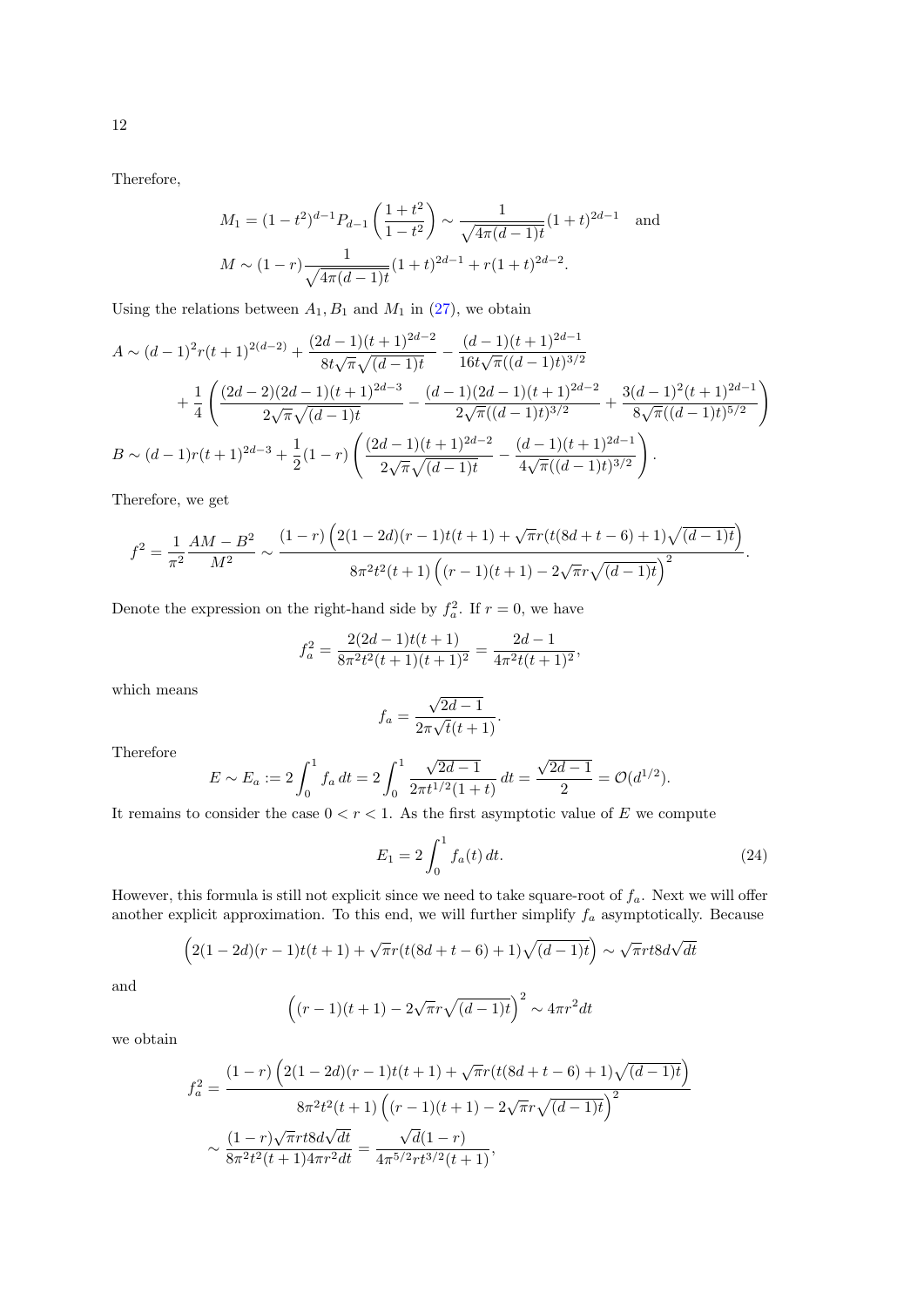$\Box$ 

which implies that

$$
f_a \sim \frac{d^{1/4} (1-r)^{1/2}}{2\pi^{5/4} r^{1/2} t^{3/4} (t+1)^{1/2}}.
$$

Hence, we obtain another approximation for  $E(r, d)$  as follows.

$$
E(r,d) \sim E_2 := \int_0^1 \frac{d^{1/4} (1-r)^{1/2}}{2\pi^{5/4} r^{1/2} t^{3/4} (t+1)^{1/2}} dt
$$
  
= 
$$
\frac{d^{1/4} (1-r)^{1/2}}{2\pi^{5/4} r^{1/2}} \int_0^1 \frac{1}{t^{3/4} (t+1)^{1/2}} dt
$$
  
= 
$$
\frac{d^{1/4} (1-r)^{1/2}}{2\pi^{5/4} r^{1/2}} \frac{8\Gamma\left(\frac{5}{4}\right)^2}{\sqrt{\pi}}.
$$
 (25)

The formal computations clearly shows that the correlation r between the coefficients  $\{\beta\}$ significantly influences the expected number of equilibria  $E(r, d)$ :

$$
E(r,d) = \begin{cases} \mathcal{O}(d^{1/2}), & \text{if } r = 0, \\ \mathcal{O}(d^{1/4}), & \text{if } 0 < r < 1, \\ 0, & \text{if } r = 1. \end{cases}
$$

In Section [4.2](#page-12-0) we will provide numerical verification for our formal computations.

**Corollary 4.2.** The expected number of stable equilibrium points  $SE(r,d)$  follows the asymptotic behaviour

$$
SE(r, d) = \begin{cases} \mathcal{O}(d^{1/2}), & \text{if } r = 0, \\ \mathcal{O}(d^{1/4}), & \text{if } 0 < r < 1, \\ 0, & \text{if } r = 1. \end{cases}
$$

Proof. This is a direct consequence of Theorems [3.4](#page-7-0) and [4.1.](#page-10-0)

**Remark 4.3.** In Appendix [6.4,](#page-17-1) we show the following asymptotic formula for  $f(1; r, d)$ 

$$
f(1; r, d) \sim \frac{(d-1)^{1/4}(1-r)^{1/2}}{2\sqrt{2}\pi^{5/4}r^{1/2}}.
$$

It is worth noticing that this asymptotic behaviour is of the same form as that of  $E(r, d)$ .  $\Box$ 

#### <span id="page-12-0"></span>4.2 Asymptotic behaviour of  $E(r, d)$ : numerical investigation

In this section, we numerically validate the asymptotic behaviour of  $E(r, d)$  for large d that is obtained in the previous section using formal analytical computations. In Figure [2,](#page-13-0) Table [1](#page-13-1) and Table [2](#page-13-2) we plot the ratios of the asymptotically approximations of  $E(r, d)$  obtained in Section [4](#page-10-1) with itself, i.e,  $E_1/E(r, d)$  and  $E_2/E(r, d)$ , for different values of r and d. We observe that: for  $r = 0$  the approximation is good; while for  $0 < r < 1$ :  $E_1$  (respectively,  $E_2$ ) approximates  $E(r, d)$ better when  $r$  is small (respectively, when  $r$  is close to 1).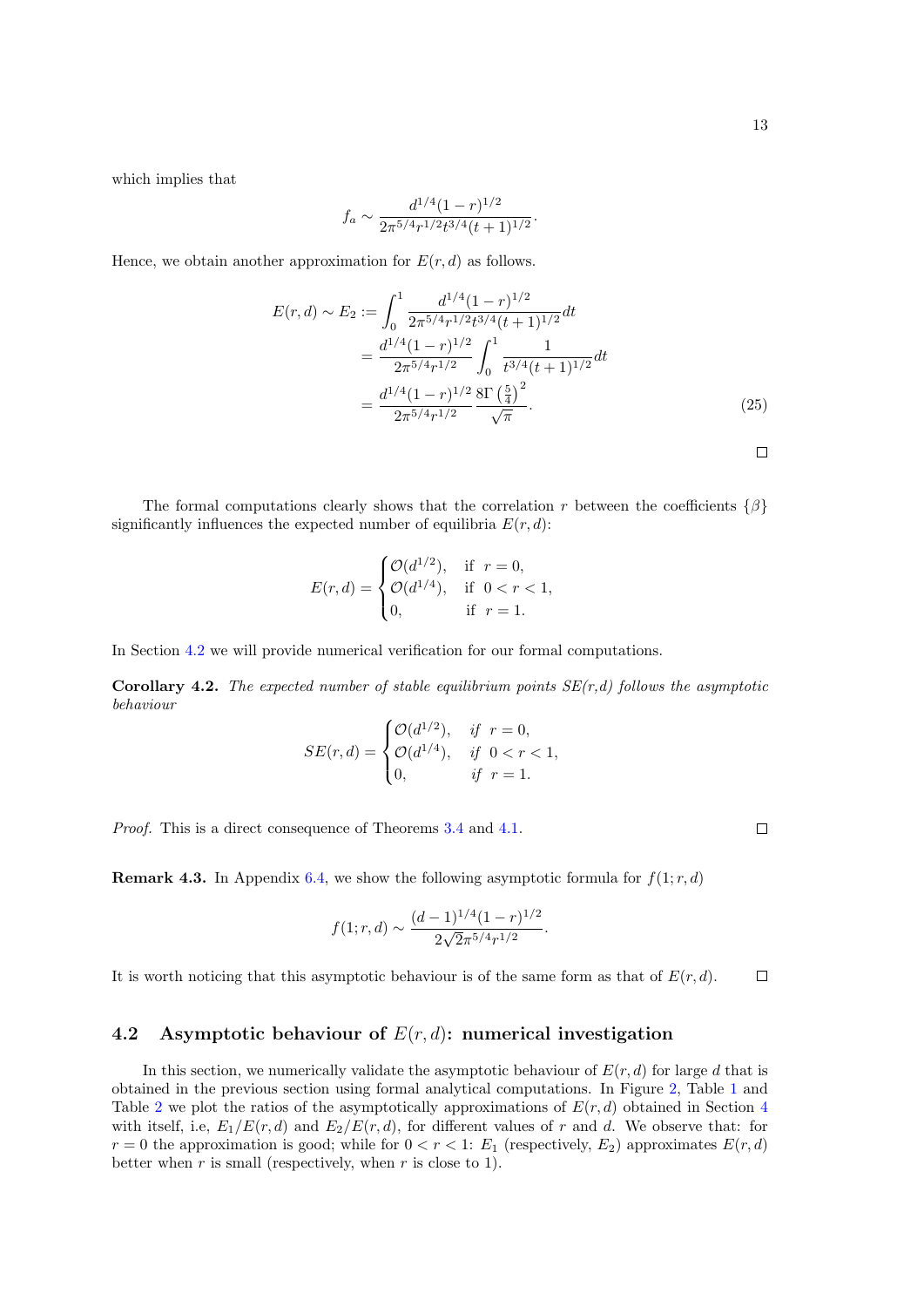

Figure 2: Plot of  $E_1/E(r, d)$  (left), and  $E_2/E(r, d)$  (right). The figure shows that these ratios all converge to 1 when d becomes large. We also notice that  $E_2$  approximates E better when r is close to 1 while  $E_1$  approximates  $E$  better when  $r$  is small.

<span id="page-13-0"></span>

| r<br>d     | $\overline{0}$ | 0.01  | 0.1   | 0.3   | 0.5   | 0.8   |
|------------|----------------|-------|-------|-------|-------|-------|
| 20         | 0.119          | 0.126 | 0.178 | 0.305 | 0.484 | 1.106 |
| 40         | 0.08           | 0.086 | 0.128 | 0.23  | 0.373 | 0.871 |
| 120        | 0.045          | 0.049 | 0.08  | 0.154 | 0.257 | 0.616 |
| <b>200</b> | 0.034          | 0.038 | 0.065 | 0.129 | 0.219 | 0.529 |
| 320        | 0.027          | 0.03  | 0.055 | 0.111 | 0.19  | 0.461 |
| 440        | 0.023          | 0.026 | 0.049 | 0.1   | 0.172 | 0.421 |
| 600        | 0.019          | 0.023 | 0.044 | 0.091 | 0.157 | 0.385 |

Table 1:  $\Big|$  $\frac{E_1}{E}-1$ 

<span id="page-13-2"></span><span id="page-13-1"></span>

| r<br>$\boldsymbol{d}$ | $\theta$ | 0.01  | 0.1   | 0.3   | 0.5   | 0.8   |
|-----------------------|----------|-------|-------|-------|-------|-------|
| 20                    | 0.119    | 5.855 | 1.495 | 0.745 | 0.528 | 0.374 |
| 40                    | 0.08     | 4.587 | 1.148 | 0.575 | 0.409 | 0.29  |
| 120                   | 0.045    | 3.186 | 0.782 | 0.397 | 0.285 | 0.203 |
| 200                   | 0.034    | 2.701 | 0.661 | 0.338 | 0.244 | 0.174 |
| 320                   | 0.027    | 2.322 | 0.568 | 0.293 | 0.212 | 0.152 |
| 440                   | 0.023    | 2.097 | 0.514 | 0.266 | 0.193 | 0.138 |
| 600                   | 0.019    | 1.9   | 0.467 | 0.243 | 0.176 | 0.127 |
|                       |          |       |       |       |       |       |

$$
Table 2: \left| \frac{E_2}{E} - 1 \right|
$$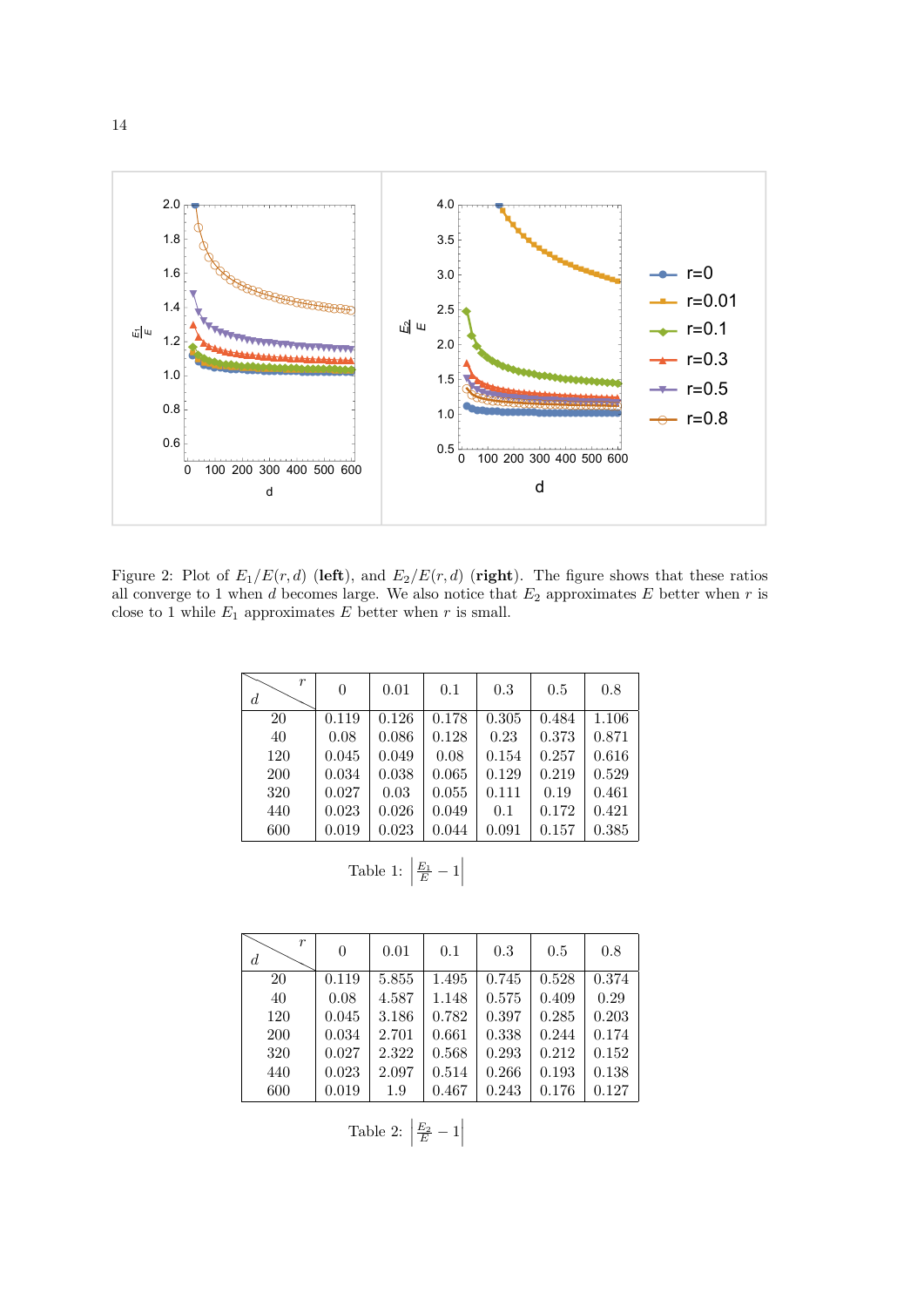### <span id="page-14-0"></span>5 Conclusion

In this paper, we have studied the mean value,  $E(r, d)$ , of the number of internal equilibria in d-player two-strategy random evolutionary games where the entries of the payoff matrix are correlated random variables (r is the correlation). We have provided analytical formulas for  $E(r, d)$  and proved that it is decreasing as a function of r. That is, our analysis has shown that decreasing the correlation among payoff entries leads to larger expected numbers of (stable) equilibrium points. This suggests that when payoffs obtained by a strategy for different group compositions are less correlated, it would lead to higher levels of strategic or behavioural diversity in a population. Thus, one might expect that when strategies behave conditionally on or even randomly for different group compositions, diversity would be promoted. Furthermore, we have shown that the asymptotic behaviour of  $E(r, d)$  (and thus also of the mean number of stable equilibrium points,  $SE(r, d)$ , i.e. when the group size d is sufficiently large, is highly sensitive to the correlation value r. Namely,  $E(r, d)$  (and  $SE(r, d)$ ) asymptotically behave in the order of  $d^{1/2}$  for  $r = 0$  (i.e. the payoffs are independent for different group compositions), of  $d^{1/4}$  for  $0 < r < 1$  (i.e. non-extreme correlation), and 0 when  $r = 1$  (i.e. the payoffs are perfectly linear). It is also noteworthy that our numerical results showed that  $E(r, d)$  increases with the group size d. In general, our findings might have important implications for the understanding of social and biological systems given the important roles of social and biological diversities, e.g. in the evolution of cooperative behaviour and population fitness distribution [\[Lev00a,](#page-25-17) [SPLP12,](#page-26-7) Peñ12].

Moreover, we have explored further connections between EGT and random polynomial theory initiated in our previous works [\[DH15,](#page-23-5) [DH16\]](#page-23-6). The random polynomial P obtained from EGT (cf. [\(5\)](#page-3-0)) differs from three well-known classes of random polynomials, namely Kac polynomials, elliptic polynomials and Weyl polynomials, that are investigated intensively in the literature. We elaborate further this difference in Section [6.6.](#page-21-0) In addition, as will be explained in Section [6.7,](#page-22-0) the set of positive roots of  $P$  is the same as that of a Bernstein random polynomial. As a result, our work provides an analytical formula and asymptotic behaviour for the expected number of Bernstein random polynomials proving [\[EGT10,](#page-24-14) Conjecture 4.7]. Thus, our work also contributes to the literature of random polynomial theory and to further its existing connection to EGT.

Although the expected number of internal equilibria provides macroscopic (average) information, to gain deeper insights into a multiplayer game such as possibilities of different states of biodiversity or the maintenance of biodiversity, it is crucial to analyse the probability distribution of the number of (stable) internal equilibria [\[Lev00a,](#page-25-17) [GT10,](#page-24-2) [SPP16\]](#page-26-13). Thus a more subtle questions is: what is the probability,  $p_m$ , with  $0 \leq m \leq d-1$ , that a d-player two-strategy game attains m internal equilibria? This question has been addressed for games with a small number of players [\[GT10,](#page-24-2) [HTG12\]](#page-25-8). We will tackle this more intricate question for arbitary d in a seperate paper [\[DTH17a\]](#page-24-17). We expect that our work in this paper as well as in [\[DTH17a\]](#page-24-17) will open up a new exciting avenue of research in the study of equilibrium properties of random evolutionary games. We discuss below some directions for future research.

Other types of correlations. In this paper we have assumed that the correlations  $corr(\beta_i, \beta_j)$ are constants for all pairs  $i \neq j$ . This is a fairly simple relation. Generally corr $(\beta_i, \beta_j)$  may depend on  $i$  and  $j$  as showing in Lemma [2.1.](#page-4-0) Two interesting cases that are commonly studied in interacting particle systems are: (a) exponentially decay correlations,  $\text{corr}(\beta_i, \beta_j) = \rho^{|i-j|}$  for some  $0 < \rho < 1$ , and (b) algebraically decay correlations,  $\text{corr}(\beta_i, \beta_j) = (1 + |i - j|)^{-\alpha}$  for some  $\alpha > 0$ . These types of correlations have been studied in the literature for different types of random polynomials [\[Sam78,](#page-26-14) [BRS86,](#page-23-11) [FN10\]](#page-24-12).

Universality phenomena. Recently in [\[TV15\]](#page-26-15) the authors proved, for other classes of random polynomials (such as Kac polynomials, Weyl polynomials and elliptic polynomials, see Section [6.6\)](#page-21-0), an intriguing universal phenomena: the asymptotic behavior of the expected number of zeros in the non-gaussian case match that of the gaussian case once one has performed appropriate normalizations. Further research is demanded to see whether this universality phenomena holds true for the random polynomial [\(1\)](#page-1-0).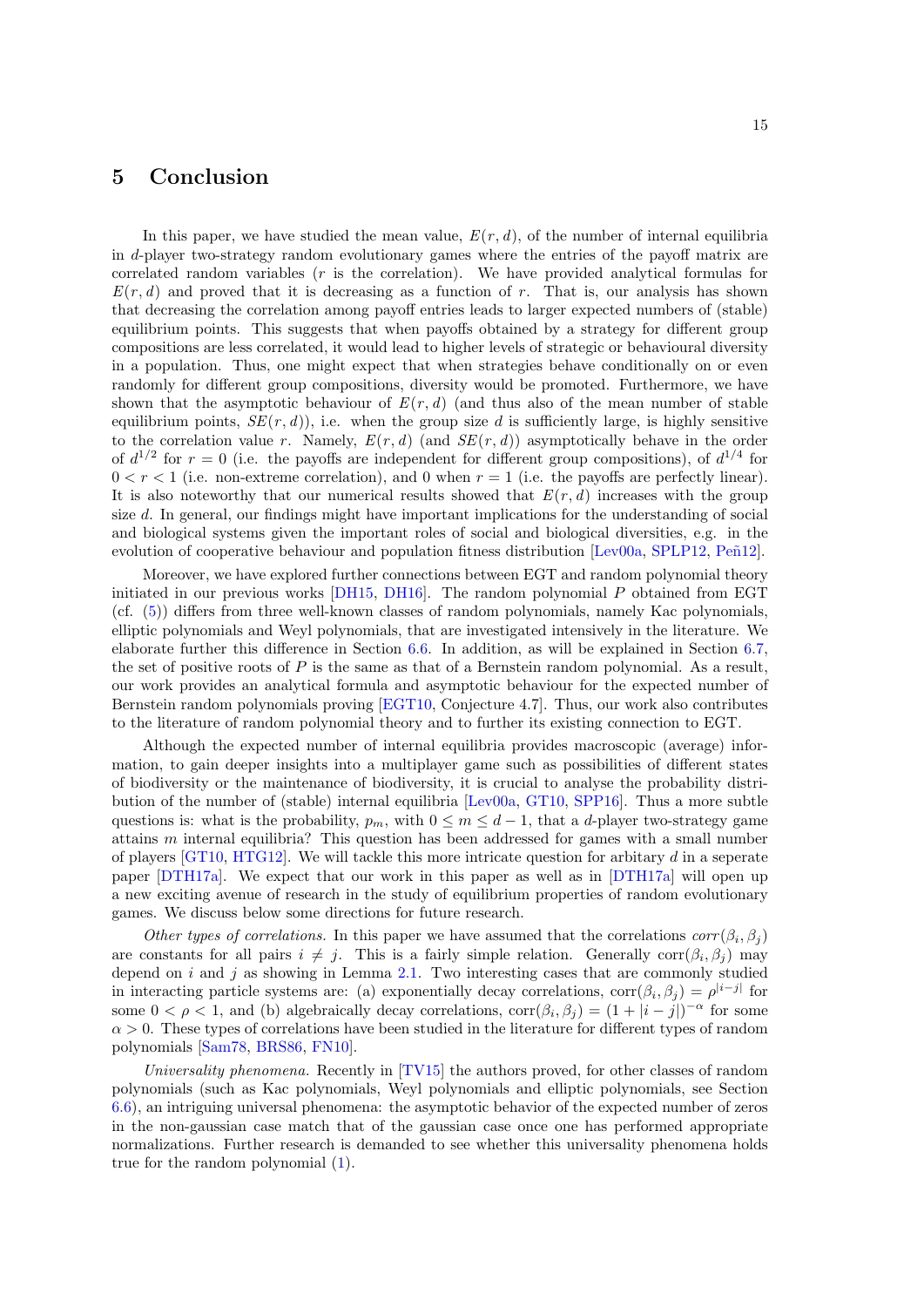# <span id="page-15-0"></span>6 Appendix: detailed proofs and computations

This appendix consists of detailed proofs and computations of some lemmas and theorems in the main text.

### <span id="page-15-1"></span>6.1 Proof of Lemma [2.1](#page-4-0)

We have

$$
cov(\beta_i, \beta_j) = cov(a_i - b_i, a_j - b_j)
$$
  
=  $cov(a_i, a_j) + cov(b_i, b_j) - cov(a_i, b_j) - cov(b_i, a_j)$   
=  $r_a \eta^2 + r_b \eta^2 - 2r_{ab} \eta^2$   
=  $(r_a + r_b - 2r_{ab})\eta^2$ .

Similarly,

$$
var(\beta_i) = var(a_i - b_i) = cov(a_i - b_i, a_i - b_i) = 2\eta^2 - 2r'_{ab}\eta^2 = 2(1 - r'_{ab})\eta^2.
$$

Hence, the correlation between  $\beta_i$  and  $\beta_j$  is

$$
corr(\beta_i, \beta_j) = \frac{cov(\beta_i, \beta_j)}{\sqrt{var(\beta_i)var(\beta_j)}} = \frac{(r_a + r_b - 2r_{ab})\eta^2}{2(1 - r'_{ab})\eta^2} = \frac{r_a + r_b - 2r_{ab}}{2(1 - r'_{ab})}.
$$

### <span id="page-15-2"></span>6.2 Proof of Theorem  $3.2-(1)$

We prove [\(14\)](#page-6-3). We recall the following notations that have been used in the proof of Theorem [3.4.](#page-7-0)

$$
M_1 = M_1(t, d) = \sum_{i=0}^{d-1} {d-1 \choose i}^2 t^{2i}, \quad M_2 = M_2(t, d) = (1+t)^{2(d-1)},
$$
  
\n
$$
A_1 = A_1(t, d) = \sum_{i=0}^{d-1} i^2 {d-1 \choose i}^2 t^{2(i-1)}, \quad A_2 = A_2(t, d) = (d-1)^2 (1+t)^{2(d-2)}
$$
  
\n
$$
B_1 = B_1(t, d) = \sum_{i=0}^{d-1} i {d-1 \choose i}^2 t^{2i-1}, \quad B_2 = B_2(t, d) = (d-1)(1+t)^{2d-3},
$$
  
\n
$$
M = M(t; r, d) = (1-r)M_1 + rM_2, \quad A = A(t; r, d) = (1-r)A_1 + rA_2,
$$
  
\n
$$
B = B(t; r, d) = (1-r)B_1 + rB_2.
$$

Then the density function  $f(t; r, d)$  is expressed in terms of M, A and B as (for simplicity of notation we drop  $r, d$  in  $f$  in the following)

<span id="page-15-4"></span><span id="page-15-3"></span>
$$
f(t) = \frac{1}{\pi} \frac{\sqrt{AM - B^2}}{M}.
$$
\n
$$
(26)
$$

Next we compute  $f(1/t)$ . According to [\[DH16\]](#page-23-6), we have the following relations, where ' denotes a derivative with respect to  $t$ ,

$$
A_1(t) = \frac{1}{4t}(tM_1'(t))' = \frac{1}{4t}(M_1'(t) + tM_1''(t)), \quad B_1(t) = \frac{1}{2}M_1'(t), \quad M_1(1/t) = t^{2-2d}M_1(t) \quad (27)
$$
  
\n
$$
A_1(1/t) = \frac{t}{4}\Big[M_1'(1/t) + \frac{1}{t}M_1''(1/t)\Big] = \frac{1}{4}t^{4-2d}\left[4(d-1)^2M_1(t) + (5-4d)tM_1'(t) + t^2M_1''(t)\right],
$$
  
\n
$$
B_1(1/t) = \frac{1}{2}M_1'(1/t) = -t^{3-2d}\left[(1-d)M_1(t) + \frac{1}{2}tM_1'(t)\right].
$$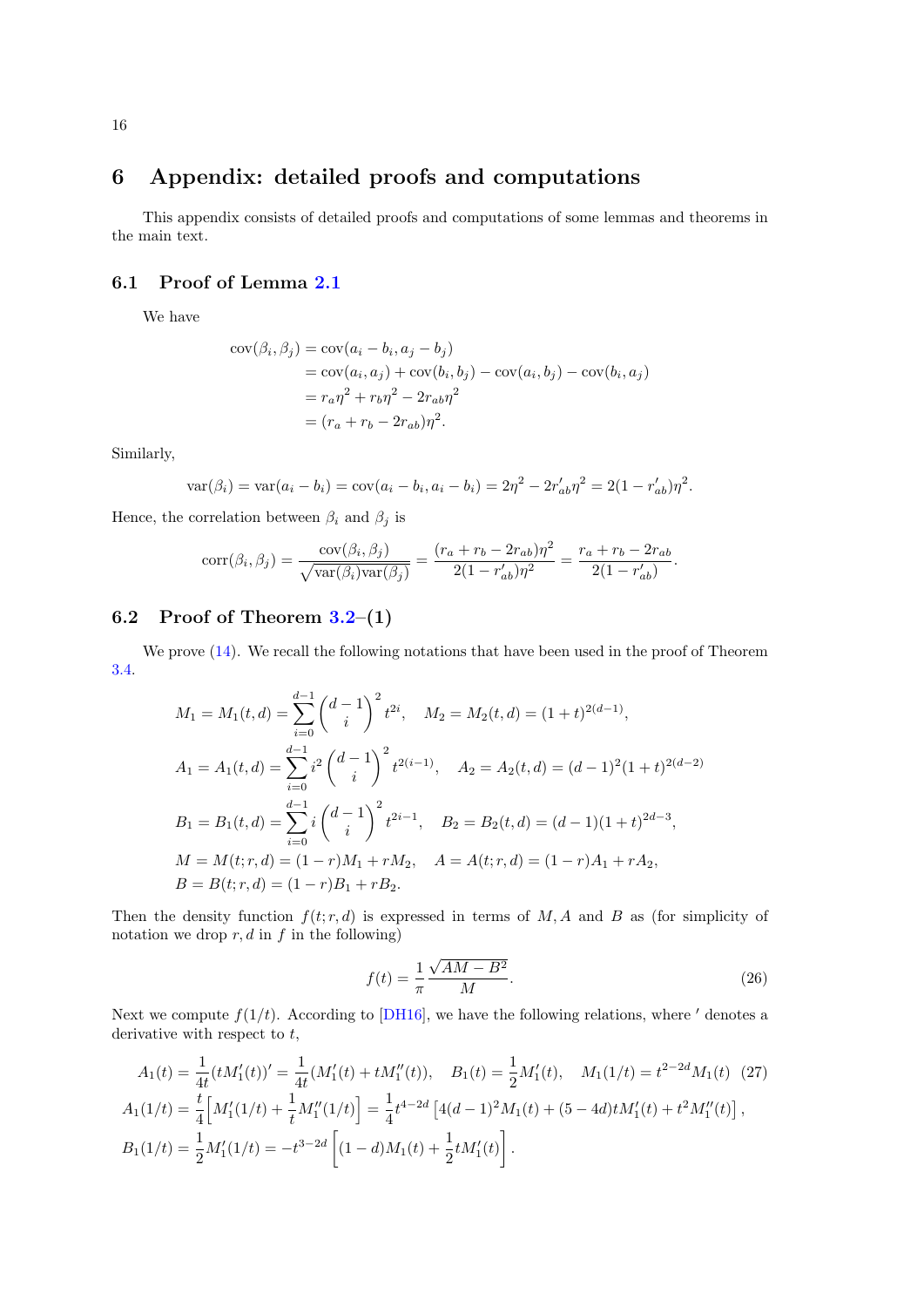Using the relations between  $A_1, B_1$  and  $M_1$  in [\(27\)](#page-15-3), we transform further  $A_1(1/t)$  and  $B_1(1/t)$ 

$$
A_1(1/t) = \frac{1}{4}t^{4-2d} \Big[ 4(d-1)^2 M_1(t) + 4(1-d)t M_1'(t) + t(M_1'(t) + tM_1''(t)) \Big]
$$
  
=  $t^{4-2d} \Big[ 4(d-1)^2 M_1(t) + 4(1-d)t M_1'(t) + t^2 A_1(t) \Big],$   

$$
B_1(1/t) = -t^{3-2d} \Big[ (1-d) M_1(t) + \frac{1}{2}t M_1'(t) \Big] = t^{2-2d} \Big[ (d-1) M_1(t) - t B_1(t) \Big].
$$

Using explicit formulas of  $M_2$ ,  $A_2$  and  $B_2$ , we get

$$
M_2(1/t) = t^{2-2d} M_2(t), \quad A_2(1/t) = t^{4-2d} A_2(t), \quad B_2(1/t) = t^{3-2d} B_2(t).
$$
 (28)

Therefore, we obtain

$$
M(1/t) = (1 - r)M_1(1/t) + rM_2(1/t) = t^{2-2d}[(1 - r)M_1(t) + rM_2(t)] = t^{2-2d}M(t),
$$
  
\n
$$
A(1/t) = t^{4-4d} [(1 - r) ((d - 1)^2 M_1(t) + (1 - d) tM_1'(t) + t^2 A_1(t)) + rA_2(t)],
$$
  
\n
$$
B(1/t) = t^{3-2d} [(1 - r) ((d - 1)M_1(t) - tB_1(t)) + rB_2(t)],
$$
  
\n
$$
M(1/t)A(1/t) = t^{6-4d} [(1 - r)^2 ((d - 1)^2 M_1(t) + (1 - d) tM_1'(t) + t^2 A_1(t)) M_1(t) + r(1 - r) ((d - 1)^2 M_1(t) + (1 - d) tM_1'(t) + t^2 A_1(t)) M_2(t) + A_2(t)M_1(t)) + r^2 A_2(t)M_2(t)],
$$
  
\n
$$
B(1/t)^2 = t^{6-4d} [(1 - r)^2 ((d - 1)M_1(t) - tB_1(t))^2 + 2r(1 - r) ((d - 1)M_1(t) - tB_1(t)) B_2(t) + r^2 B_2(t)^2)]
$$

So we have

$$
M(1/t)A(1/t) - B(1/t)^{2}
$$
  
=  $t^{6-4d}$   $\bigg[ (1-r)^{2} \Big( (1-d)tM_{1}(t)M'_{1}(t) + t^{2}A_{1}(t)M_{1}(t) + 2(d-1)M_{1}(t)B_{1}(t) - t^{2}B_{1}(t)^{2} \Big)$   
+  $r(1-r) \Big( (d-1)^{2}M_{1}(t)M_{2}(t) + (1-d)tM'_{1}(t)M_{2}(t) + t^{2}A_{1}(t)M_{2}(t) + A_{2}(t)M_{1}(t)$   
-  $2 \Big( (d-1)M_{1}(t) - tB_{1}(t) \Big)B_{2}(t) \bigg) + r^{2} (A_{2}(t)M_{2}(t) - B_{2}(t)^{2}) \bigg].$  (29)

Using the relations [\(27\)](#page-15-3) and explicit formulas of  $A_2, B_2, M_2$  we get

$$
A_2(t)M_2(t) - B_2^2(t) = 0,
$$
  
\n
$$
(1-d)tM_1(t)M'_1(t) + 2(d-1)M_1(t)B_1(t) = (d-1)M_1(t)[2B_1(t) - M'_1(t)] = 0,
$$
  
\n
$$
(d-1)^2M_1(t)M_2(t) + A_2(t)M_1(t) - 2(d-1)M_1(t)B_2(t)
$$
  
\n
$$
= M_1(t)(d-1)M_2(t) + A_2(t) - 2(d-1)B_2(t))
$$
  
\n
$$
= t^2M_1(t)A_2(t),
$$
  
\n
$$
(1-d)tM'_1(t)M_2(t) + 2tB_1(t)B_2(t) = 2(1-d)tB_1(t)M_2(t) + 2tB_1(t)B_2(t)
$$
  
\n
$$
= B_1(t)(2(1-d)tM_2(t) + 2tB_2(t))
$$
  
\n
$$
= -2t^2B_1(t)B_2(t).
$$

<span id="page-16-0"></span>.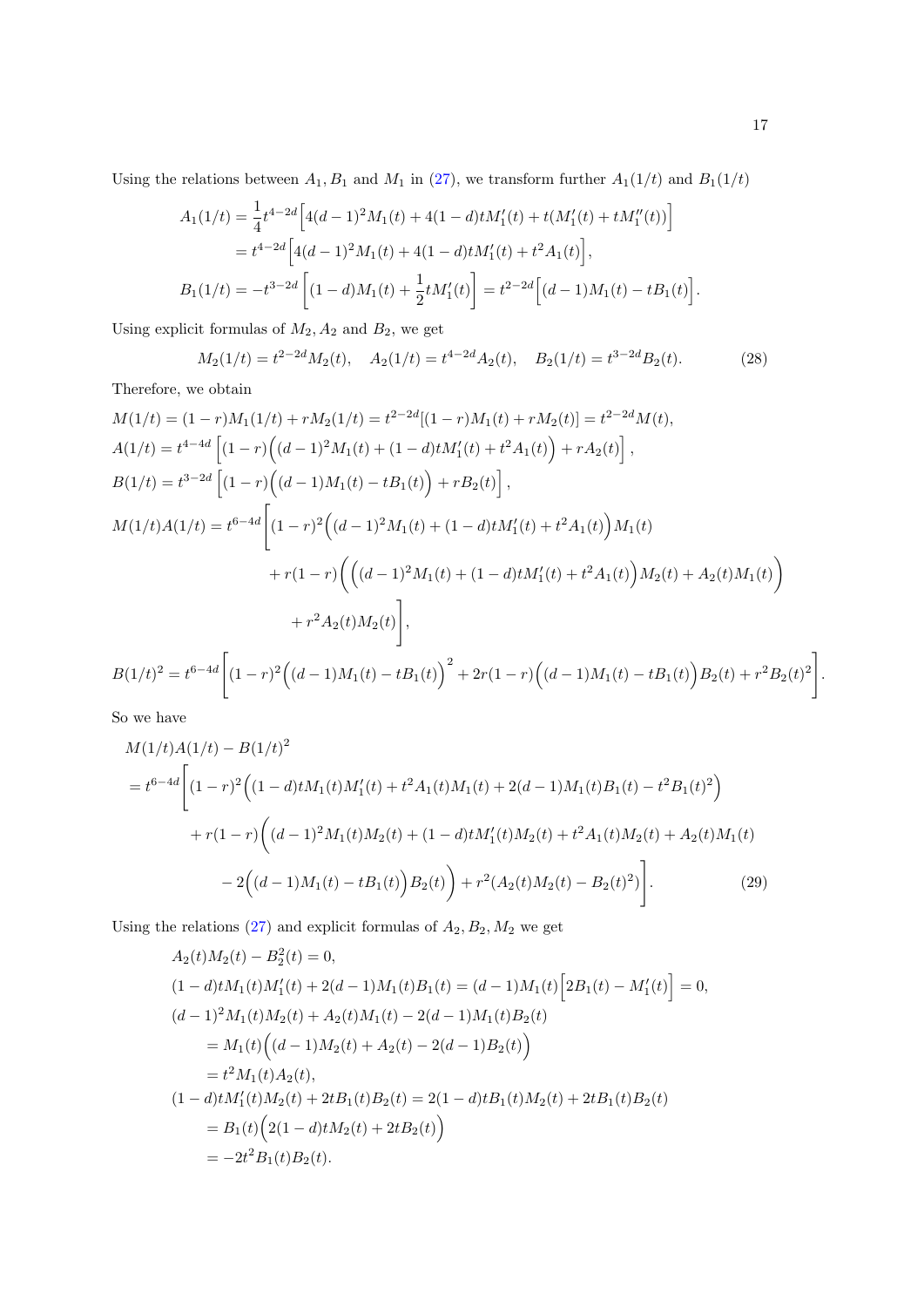Substituting these computations into  $(29)$ , we obtain

$$
M(1/t)A(1/t) - B(1/t)^{2}
$$
  
=  $t^{8-4d} \left[ (1-r)^{2} (A_{1}(t)M_{1}(t) - B_{1}(t)^{2}) + r(1-r) (M_{1}(t)A_{2}(t) + M_{2}(t)A_{1}(t) - 2B_{1}(t)B_{2}(t)) \right]$   
=  $t^{8-4d} \left[ ((1-r)M_{1}(t) + rM_{2}(t)) ((1-r)A_{1}(t) + rA_{2}(t)) - ((1-r)B_{1}(t) + rB_{2}(t))^{2} \right]$   
=  $t^{8-4d} (M(t)A(t) - B(t)^{2}).$ 

Finally, we get

$$
f(1/t) = \frac{1}{\pi} \frac{\sqrt{A(1/t)M(1/t) - B(1/t)^2}}{M(1/t)} = \frac{1}{\pi} \frac{t^{4-2d}\sqrt{A(t)M(t) - B^2(t)}}{t^{2-2d}M(t)} = \frac{1}{\pi}t^2 \frac{\sqrt{A(t)M(t) - B^2(t)}}{M(t)} = t^2 f(t).
$$

### <span id="page-17-0"></span>6.3 Proof of Lemma [3.5](#page-8-0)

The probability distribution,  $f_Z$ , of  $Z = X - Y$  can be found via the joint probability distribution  $f_{X,Y}$  as

$$
f_Z(z) = \int_{-\infty}^{\infty} f_{X,Y}(x, x - z) dx = \int_{-\infty}^{\infty} f_{X,Y}(y + z, y) dy.
$$

Therefore, using the symmetry of  $f_{X,Y}$  we get

$$
f_Z(-z) = \int_{-\infty}^{\infty} f_{X,Y}(x, x+z) \, dx = \int_{-\infty}^{\infty} f_{X,Y}(x+z, x) \, dx = f_Z(z).
$$

If  $X$  and  $Y$  are iid with the common probability distribution  $f$  then

$$
f_{X,Y}(x,y) = f(x)f(y),
$$

which is symmetric with respect to  $x$  and  $y$ , i.e.,  $X$  and  $Y$  are exchangeable.

# <span id="page-17-1"></span>**6.4** Computations of  $f(1; r, d)$

Substituting  $t = 1$  into expressions of  $A, B, M$  at the beginning of the proof of Theorem [3.2,](#page-0-0) we obtain

$$
M(1;r,d) = (1-r)\sum_{k=0}^{d-1} {d-1 \choose k}^2 + r2^{2(d-1)} = (1-r){2(d-1) \choose d-1} + r2^{2(d-1)},
$$
  
\n
$$
A(1;r,d) = (1-r)(d-1)^2 M(1;r,d-1) + r(d-1)^2 2^{2(d-2)} = (1-r)(d-1)^2 {2(d-2) \choose d-2} + r(d-1)^2 2^{2(d-2)},
$$
  
\n
$$
B(1;r,d) = (1-r)\sum_{k=1}^{d-1} k {d-1 \choose k}^2 + r(d-1)2^{2d-3} = (1-r)\frac{d-1}{2} {2(d-1) \choose d-1} + r(d-1)2^{2d-3}.
$$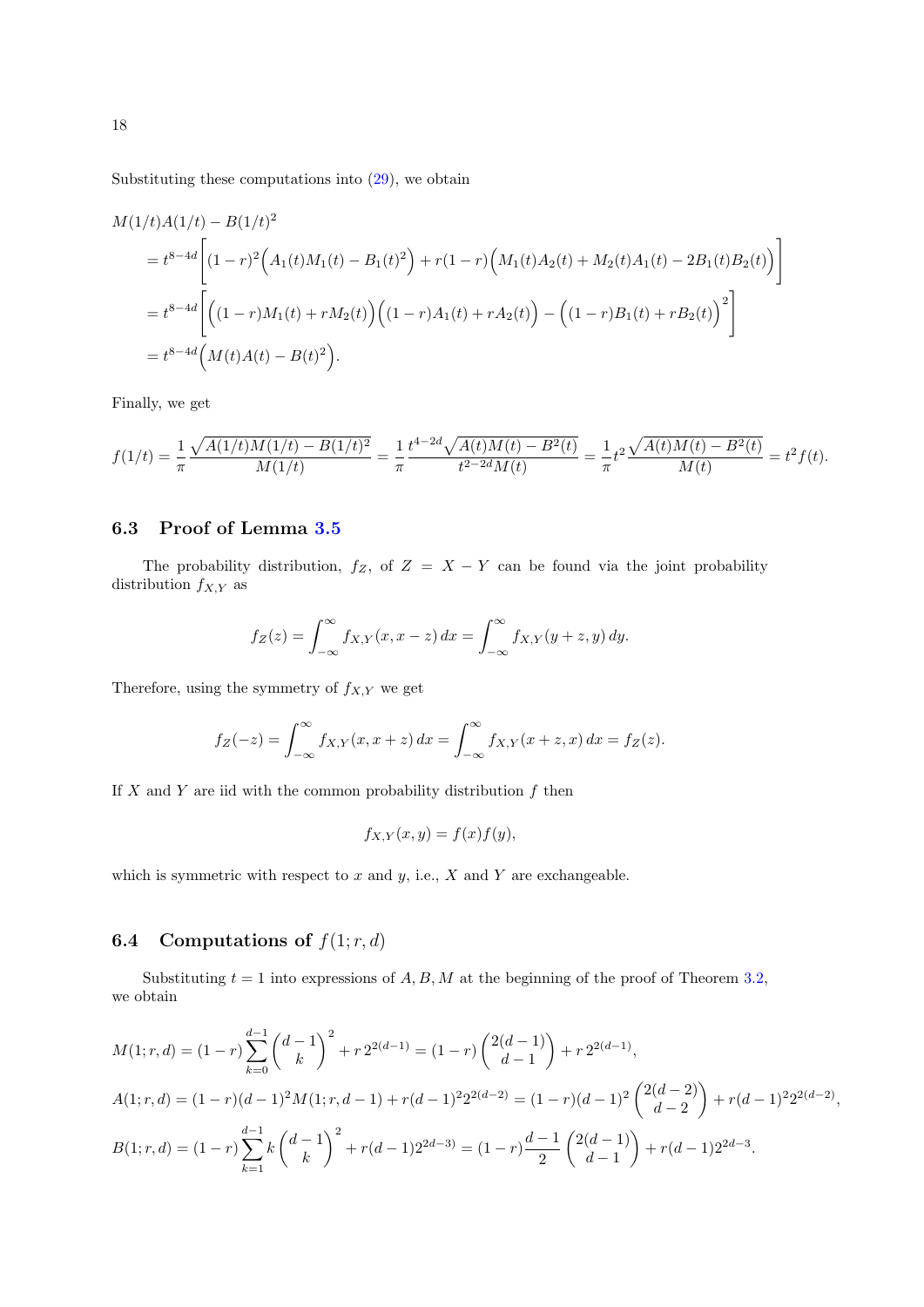Therefore,

$$
AM - B^{2} = (1 - r)^{2} (d - 1)^{2} {2(d - 1) \choose d - 1} \left[ {2(d - 2) \choose d - 2} - \frac{1}{4} {2(d - 1) \choose d - 1} \right]
$$
  
+ 
$$
r(1 - r)(d - 1)^{2} 2^{2(d - 2)} \left[ 4 {2(d - 2) \choose d - 2} + {2(d - 1) \choose d - 1} - 2 {2(d - 1) \choose d - 1} \right]
$$
  
= 
$$
(1 - r)^{2} (d - 1)^{2} {2(d - 1) \choose d - 1} \left[ {2(d - 2) \choose d - 2} - \frac{1}{4} {2(d - 1) \choose d - 1} \right]
$$
  
+ 
$$
r(1 - r)(d - 1)^{2} 2^{2(d - 1)} \left[ {2(d - 2) \choose d - 2} - \frac{1}{4} {2(d - 1) \choose d - 1} \right]
$$
  
= 
$$
(1 - r)(d - 1)^{2} \left[ {2(d - 2) \choose d - 2} - \frac{1}{4} {2(d - 1) \choose d - 1} \right] \left[ (1 - r) {2(d - 1) \choose d - 1} + r2^{2d - 1} \right].
$$

Substituting this expression and that of  $M$  into  $(26)$ , we get

$$
f(1;r,d) = \frac{1}{\pi} \frac{\sqrt{AM - B^2}}{M}
$$
  
=  $\frac{1}{\pi} (d-1) \sqrt{1-r} \times \sqrt{\frac{\binom{2(d-2)}{d-2} - \frac{1}{4} \binom{2(d-1)}{d-1}}{\binom{1-r}{d-1} + r \cdot 2^{2(d-1)}}}$   
=  $\frac{1}{\pi} (d-1) \sqrt{1-r} \times \sqrt{\frac{\binom{2(d-1)}{d-1} + r \cdot 2^{2(d-1)}\binom{1}{d-1}}{\binom{1-r}{d-1} + r \cdot 2^{2(d-1)}}}$   
=  $\frac{1}{\pi} \frac{d-1}{2\sqrt{2d-3}} \sqrt{\frac{\binom{1-r}{d-1} \binom{2(d-1)}{d-1} + r \cdot 2^{2(d-1)}\binom{1-r}{d-1}}{\binom{2(d-1)}{d-1} + r \cdot 2^{2(d-1)}}}$ .

If  $r = 1$  then  $f(1; r, d) = 0$ . If  $r < 1$  then

$$
f(1;r,d) = \frac{1}{\pi} \frac{d-1}{2\sqrt{2d-3}} \sqrt{\frac{1}{1+\alpha}} \quad \text{where} \quad \alpha = \frac{r}{1-r} \frac{2^{2(d-1)}}{\binom{2(d-1)}{d-1}}.
$$

By Stirling formula, we have

$$
\binom{2n}{n} \sim \frac{4^n}{\sqrt{\pi n}} \quad \text{for large } n.
$$

It implies that for  $0 < r < 1$  and for large d

$$
\alpha \sim \frac{r}{1-r} \sqrt{\pi (d-1)} \quad \text{and} \quad f(1;r,d) \sim \frac{1}{\pi} \frac{d-1}{2\sqrt{2d-3}} \sqrt{\frac{1}{1+\frac{r}{1-r} \sqrt{\pi (d-1)}}} \sim \frac{(d-1)^{1/4} (1-r)^{1/2}}{2\sqrt{2} \pi^{5/4} r^{1/2}}.
$$

### 6.5 Some technical lemmas used in proof of Theorem [3.4](#page-7-0)

We need the following proposition.

<span id="page-18-0"></span>Proposition 6.1. The following inequality holds

$$
2(t+1)B\Big[B_1(1+t) - M_1(d-1)\Big] < M\Big[A_1(1+t)^2 - M_1(d-1)^2\Big].\tag{30}
$$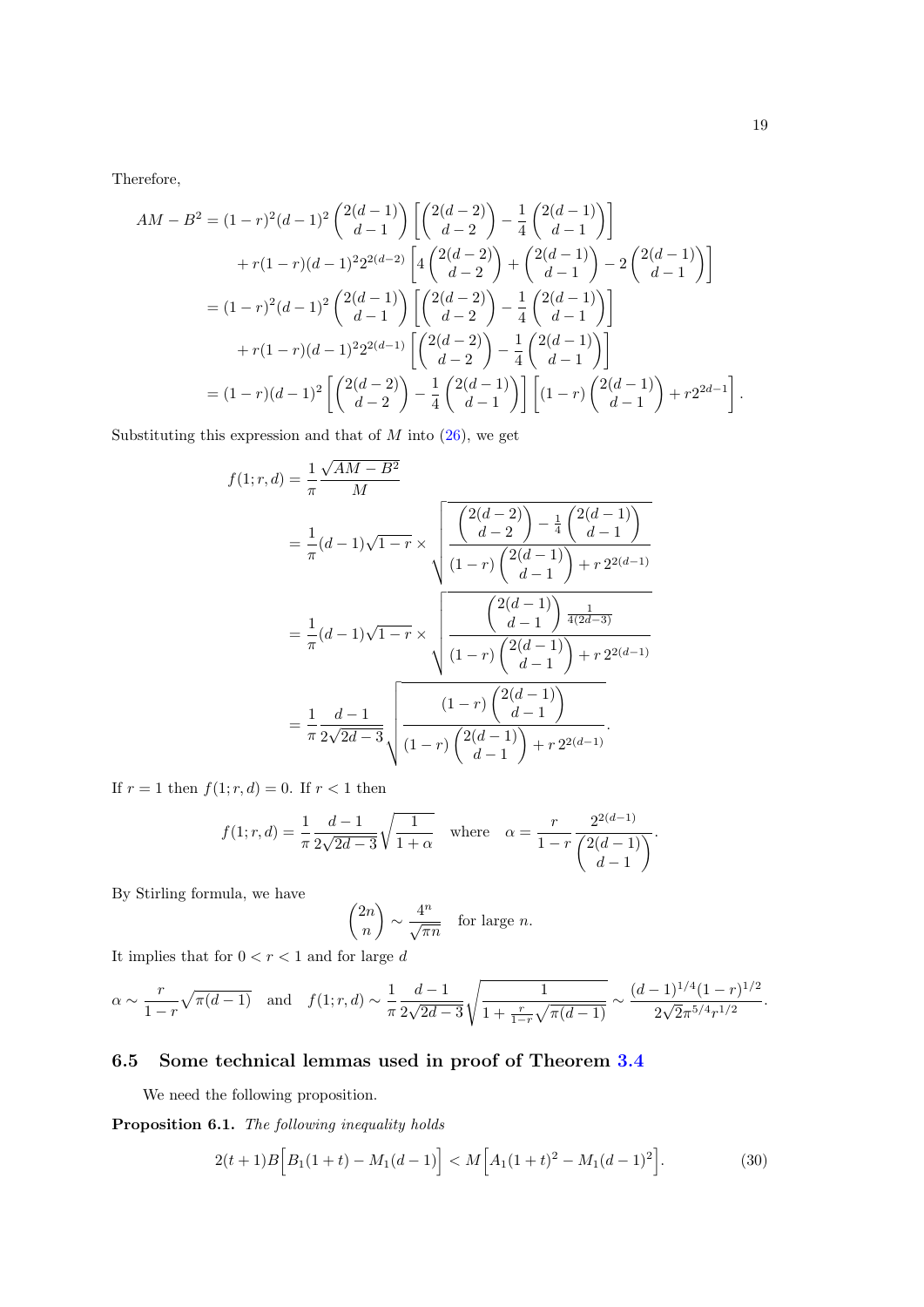To prove Proposition [6.1,](#page-18-0) we need several auxiliary lemmas. We note that throughout this section

$$
x = \frac{1+t^2}{1-t^2}, \quad 0 < t < 1,
$$

and  $P_d(z)$  is the Legendre polynomial of degree d which is defined through the following recurrent relation

<span id="page-19-0"></span>
$$
(2d+1)zP_d(z) = (d+1)P_{d+1}(z) + dP_{d-1}(z); \quad P_0(z) = 1, \quad P_1(z) = z.
$$
 (31)

We refer to  $[DH16]$  for more information on the Legendre polynomial and its connections to evolutionary game theory.

Lemma 6.2. It holds that

$$
\lim_{d \to \infty} \frac{P_d(x)}{P_{d+1}(x)} = x - \sqrt{x^2 - 1}.
$$

Note that  $x = \frac{1+t^2}{1-t^2}$  $\frac{1+t^2}{1-t^2}$ , we can write the above limit as

<span id="page-19-1"></span>
$$
\lim_{d \to \infty} \frac{P_d(x)}{P_{d+1}(x)} = \frac{1-t}{1+t}.
$$
\n(32)

Proof. According to [\[DH16,](#page-23-6) Lemma 4] we have

$$
P_d(x)^2 \le P_{d+1}(x)P_{d-1}(x).
$$

Since  $P_d(x) > 0$ , we get

<span id="page-19-2"></span>
$$
x \ge \frac{1}{x} = \frac{P_0(x)}{P_1(x)} \ge \frac{P_1(x)}{P_2(x)} \ge \dots \ge \frac{P_{d-1}(x)}{P_d(x)} \ge \frac{P_d(x)}{P_{d+1}(x)} \ge 0.
$$
\n(33)

Therefore, there exists a function  $0 \le f(x) \le \frac{1}{x}$  such that

$$
\lim_{d \to \infty} \frac{P_d(x)}{P_{d+1}(x)} = f(x).
$$

From the recursive relation [\(31\)](#page-19-0) we have

$$
(2d+1)x = (d+1)\frac{P_{d+1}(x)}{P_d(x)} + d\frac{P_{d-1}(x)}{P_d(x)},
$$

which implies that

$$
\frac{d+1}{d} = \frac{\frac{P_{d-1}(x)}{P_d(x)} - x}{x - \frac{P_{d+1}(x)}{P_d(x)}}.
$$

Taking the limit  $d \to \infty$  both sides we obtain

$$
1 = \frac{f(x) - x}{x - \frac{1}{f(x)}}.
$$

<span id="page-19-3"></span>Solving this equation for  $f(x)$ , requiring that  $0 \le f(x) \le \frac{1}{x} \le x$  we obtain  $f(x) = x -$ √  $x^2 - 1$ . Lemma 6.3. The following inequalities hold

$$
(1-t)^2 \le (1-t^2) \frac{P_d(x)}{P_{d+1}(x)} \le 1+t^2. \tag{34}
$$

*Proof.* By dividing by  $1-t^2$ , the required inequalities are equivalent to (recalling that  $0 < t < 1$ )

$$
\frac{1-t}{1+t} \le \frac{P_d(x)}{P_{d+1}(x)} \le x,
$$

which are true following from  $(32)$  and  $(33)$ .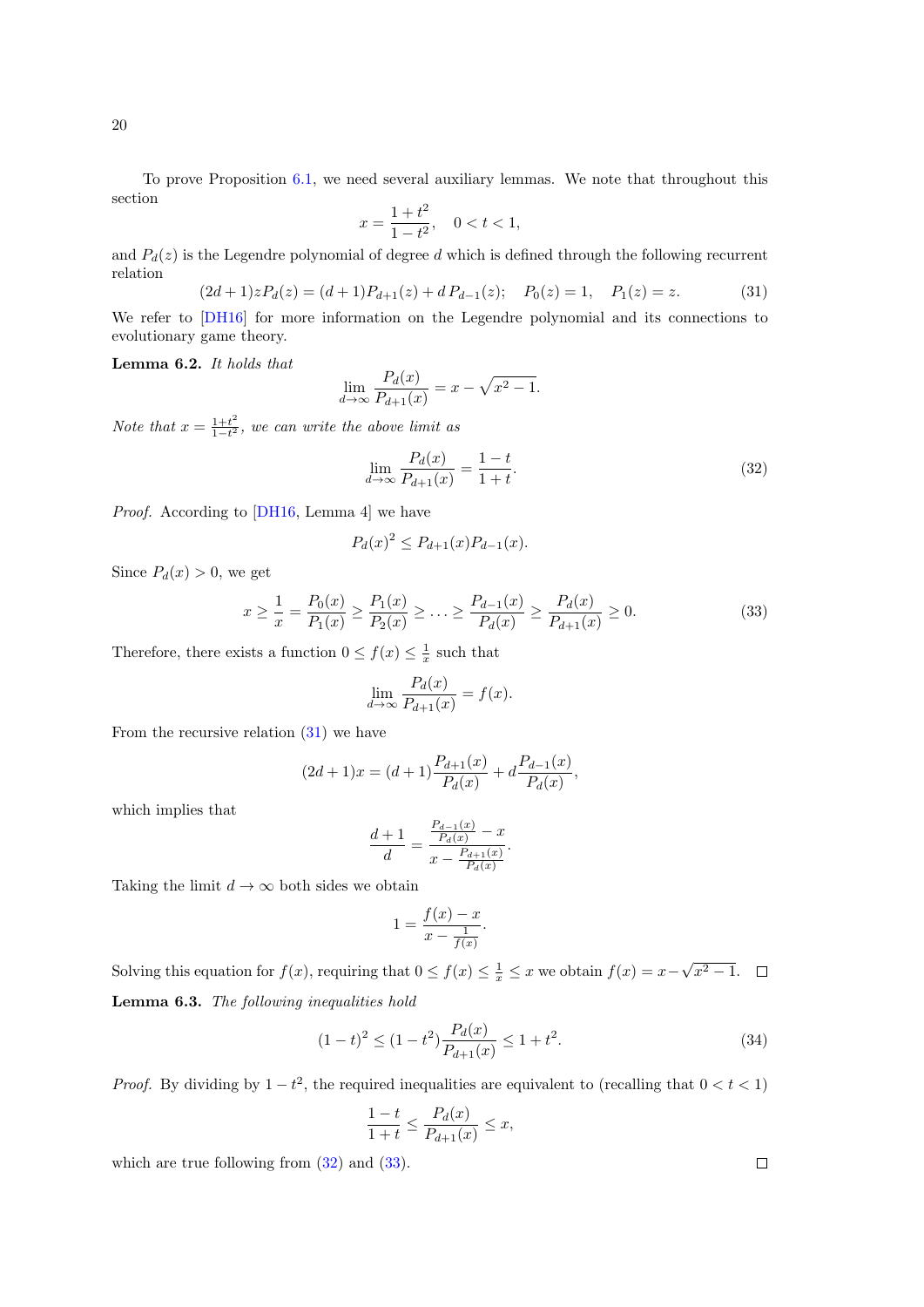<span id="page-20-4"></span><span id="page-20-3"></span><span id="page-20-2"></span><span id="page-20-1"></span> $\Box$ 

<span id="page-20-5"></span>Lemma 6.4. The following equality holds

 $2(d-1)t [B_1(1+t) - M_1(d-1)] = (t-1) [A_1(1+t)^2 - M_1(d-1)^2]$ . (35)

Proof. The stated equality is simplified to

<span id="page-20-0"></span>
$$
A_1(t^2 - 1) + M_1(d - 1)^2 - 2(d - 1)t B_1 = 0.
$$
\n(36)

We use the following results from [\[DH16,](#page-23-6) Lemma 3 & Section 6.2]

$$
A_1(t,d) = (d-1)^2 M_1(t,d-1) = (d-1)^2 (1-t^2)^{d-2} P_{d-2}(x), \quad M_1 = (1-t^2)^{d-1} P_{d-1}(x), \tag{37}
$$

$$
B_1 = \frac{M'_1}{2} \tag{38}
$$

$$
= M_{1} \left( \frac{-t (d - 1)}{1 - t^{2}} + \frac{2t}{(1 - t^{2})^{2}} \frac{P'_{d-1}}{P_{d-1}} (x) \right)
$$
  
\n
$$
= M_{1} \left( \frac{-t (d - 1)}{1 - t^{2}} + \frac{2t}{(1 - t^{2})^{2}} \frac{(d - 1)(1 - t^{2})^{2}}{4t^{2}} \left( \frac{1 + t^{2}}{1 - t^{2}} - \frac{P_{d-2}(x)}{P_{d-1}(x)} \right) \right)
$$
  
\n
$$
= M_{1} \left( \frac{-t (d - 1)}{1 - t^{2}} + \frac{d - 1}{2t} \left( \frac{1 + t^{2}}{1 - t^{2}} - \frac{P_{d-2}(x)}{P_{d-1}(x)} \right) \right)
$$
  
\n
$$
= (d - 1) \left( -t(1 - t^{2})^{d-2} P_{d-1}(x) + \frac{(1 + t^{2})(1 - t^{2})^{d-2} P_{d-1}(x) - (1 - t^{2})^{d-1} P_{d-2}(x)}{2t} \right).
$$

Substituting these expressions into the left-hand side of  $(36)$  we obtain 0 as required.

<span id="page-20-6"></span>Lemma 6.5. The following inequality holds

$$
(t-1)\left[B_1(1+t) - M_1(d-1)\right] \ge 0,\tag{39}
$$

$$
(t2 - 1)B1 - (d - 1)t M1 \le 0,
$$
\n(40)

$$
(t2 - 1)(B2 - B1) - (d - 1)t(M2 - M1) \le 0.
$$
 (41)

*Proof.* We prove [\(39\)](#page-20-1) first. Since  $M_1 > 0$ , (39) is simplified to

$$
(t2 - 1)\frac{B_1}{M_1} - (d - 1)(t - 1) \ge 0.
$$

Using the relation [\(38\)](#page-20-2) between  $B_1$  and  $M_1$  we obtain

$$
(t^2 - 1)\frac{B_1}{M_1} - (d - 1)(t - 1) = (t^2 - 1)\frac{M'_1}{2M_1} - (d - 1)(t - 1)
$$
  
=  $(t^2 - 1)\left[\frac{-t(d - 1)}{1 - t^2} + \frac{2t}{(1 - t^2)^2}\frac{P'_{d-1}}{P_{d-1}}\left(\frac{1 + t^2}{1 - t^2}\right)\right] - (d - 1)(t - 1)$   
=  $(d - 1) + \frac{2t}{t^2 - 1}\frac{P'_{d-1}}{P_{d-1}}(x).$ 

Now using the following relation [\[DH16,](#page-23-6) Eq. (49)]

$$
\frac{P_{d-1}'(x)}{P_{d-1}(x)} = \frac{d-1}{x^2 - 1} \left( x - \frac{P_{d-2}(x)}{P_{d-1}(x)} \right) = \frac{(d-1)(1-t^2)^2}{4t^2} \left( \frac{1+t^2}{1-t^2} - \frac{P_{d-2}(x)}{P_{d-1}(x)} \right),\tag{42}
$$

we obtain

$$
(t^{2} - 1)\frac{B_{1}}{M_{1}} - (d - 1)(t - 1) = (d - 1)\left(1 - \frac{1 + t^{2}}{2t} - \frac{t^{2} - 1}{2t}\frac{P_{d-2}(x)}{P_{d-1}(x)}\right)
$$
  
= 
$$
-\frac{d - 1}{2t}\left[(1 - t)^{2} - (1 - t^{2})\frac{P_{d-1}}{P_{d-1}}(x)\right]
$$
  

$$
\geq 0,
$$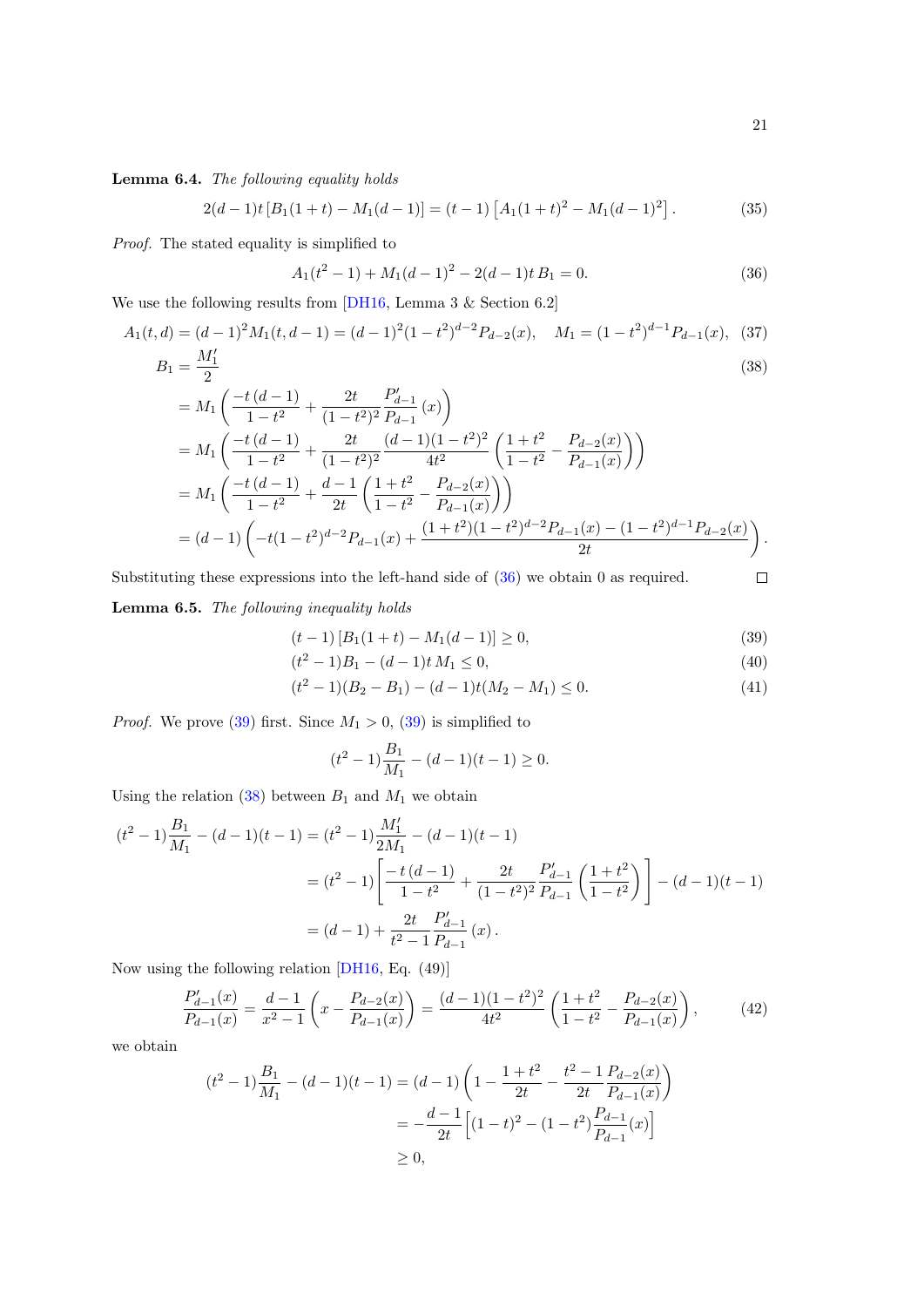Next we prove [\(40\)](#page-20-3), which can be simplified to

$$
(d-1)\left(-\frac{1+t^2}{2t}-\frac{t^2-1}{2t}\frac{P_{d-2}(x)}{P_{d-1}(x)}\right)\leq 0,
$$

which is in turn equivalent to

$$
(1 - t^2) \frac{P_{d-2}(x)}{P_{d-1}(x)} \le 1 + t^2.
$$

This has been proved in Lemma [6.3.](#page-19-3)

Finally we prove  $(41)$ . First we simplify

$$
(t2 - 1)B2 - (d - 1)t M2 = (d - 1)(t2 - 1)(1 + t)2d-3 - (d - 1)t(1 + t)2d-2 = -(d - 1)(1 + t)2d-2.
$$

Thus [\(41\)](#page-20-4) is equivalent to

$$
(d-1)\left(\frac{1+t^2}{2t} + \frac{t^2 - 1}{2t}\frac{P_{d-2}(x)}{P_{d-1}(x)} - (1+t)^{2d-2}\right) \le 0.
$$

This clearly holds because  $t > 0$  and from the proof of the first inequality we already know that

<span id="page-21-2"></span>
$$
\frac{1+t^2}{2t} + \frac{t^2 - 1}{2t} \frac{P_{d-2}(x)}{P_{d-1}(x)} - 1 \le 0.
$$

Thus we finish the proof of the lemma.

We are now ready to provide a proof of Proposition  $6.1$ .

*Proof of Proposition [6.1](#page-18-0)*. From Lemma [6.4,](#page-20-5) since  $M_1, A_1, B_1$  are polynomials (of t) with integer coefficients, there exists a polynomial  $S(t)$  such that

$$
B_1(1 + t) - M_1(d - 1) = (t - 1)S(t)
$$
 and  $A_1(1 + t)^2 - M_1(d - 1)^2 = 2(d - 1)t S(t)$ 

If follows from [\(39\)](#page-20-1) that  $S(t) \geq 0$ . Next we will prove that

$$
2(t+1)B_1 [B_1(1+t) - M_1(d-1)] \le M_1 [A_1(1+t)^2 - M_1(d-1)^2], \qquad (43)
$$

$$
2(t+1)(B_2 - B_1)[B_1(1+t) - M_1(d-1)] \le (M_2 - M_1)[A_1(1+t)^2 - M_1(d-1)^2].
$$
 (44)

Indeed, these inequalities can be rewritten as

<span id="page-21-1"></span>
$$
2S(t)\left[(t^2-1)b_1 - (d-1)t m_1\right] < 0,
$$
\n
$$
2S(t)\left[(t^2-1)(b_2 - b_1) - (d-1)t(m_2 - m_1)\right] < 0,
$$

which hold due to Lemma [6.5.](#page-20-6) Multiplying  $(44)$  with  $r > 0$  and adding with  $(43)$  yields the assertion of Proposition [6.1.](#page-18-0)  $\Box$ 

#### <span id="page-21-0"></span>6.6 Comparison with known results for other classes of random polynomials

The distribution and expected number of real zeros of a random polynomial has been a topic of intensive research dating back to 1932 with Block and Pólya [\[BP32\]](#page-23-14), see for instance the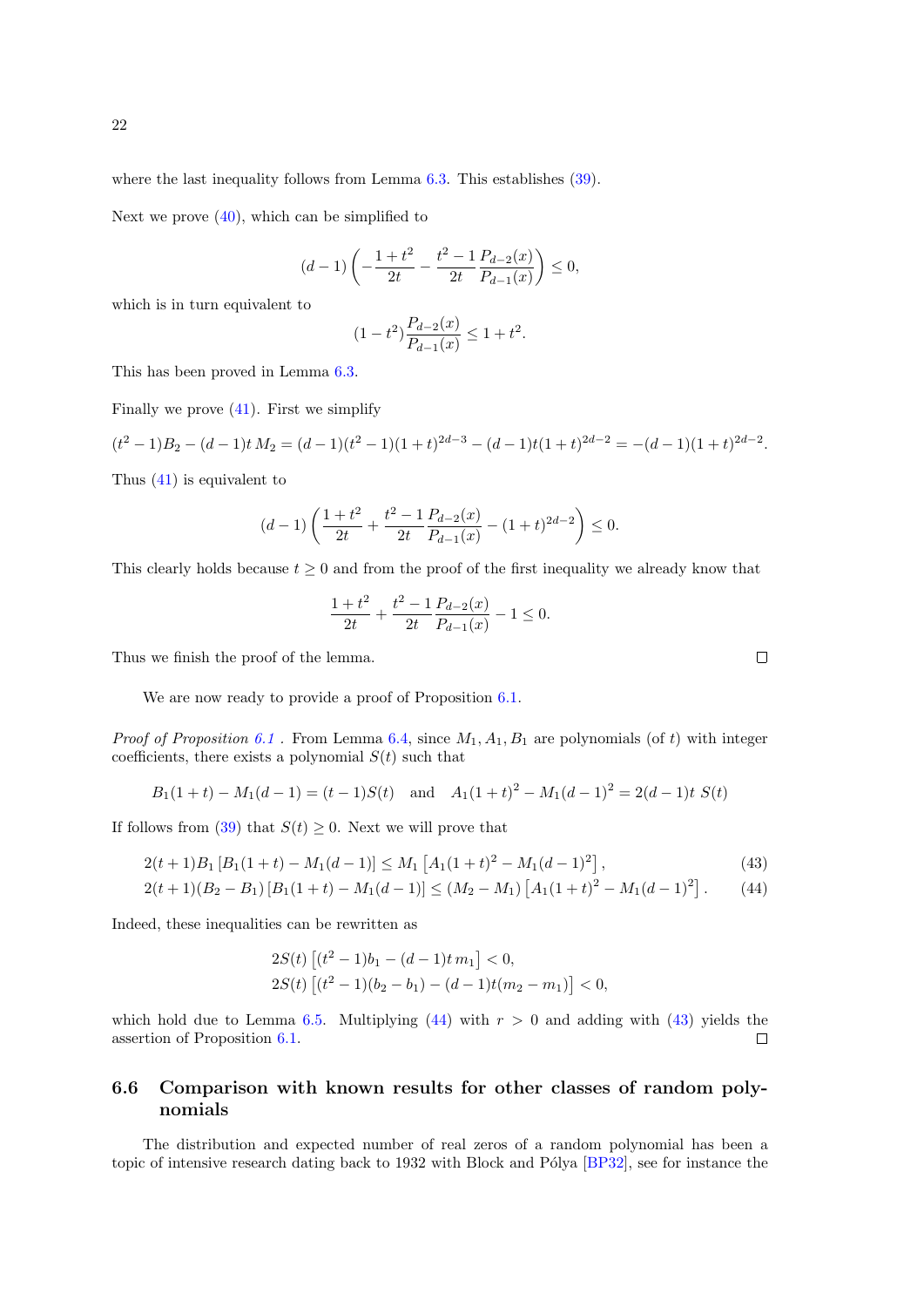monograph [\[BRS86\]](#page-23-11) for a nice exposition and [\[TV15,](#page-26-15) [NNV16\]](#page-25-18) for recent results and discussions. The most general form of a random polynomial is given by

$$
\mathcal{P}_d(z) = \sum_{i=0}^d c_i \,\xi_i \, z^i,\tag{45}
$$

where  $c_i$  are deterministic coefficients which may depend on both d and i and  $\xi_i$  are random variables. The most three well-known classes of polynomials are

- (i) Kac polynomials:  $c_i := 1$ ,
- (ii) Weyl (or flat) polynomials:  $c_i := \frac{1}{i!}$ ,
- (iii) Elliptic (or binomial) polynomials:  $c_i := \sqrt{\frac{d}{dx}}$ i .

The expected number of real zeros of these polynomials when  $\{\xi_i\}$  are i.i.d standard normal variables are, respectively,  $E_K \sim \frac{2}{\pi} \log d$ ,  $E_W \sim \frac{2}{\pi} \sqrt{d}$  and  $E_E = \sqrt{d}$ , see e.g., [\[TV15\]](#page-26-15) and references therein. Random polynomials in which  $\xi_i$  are correlated random variables have also attracted considerable attention, see e.g., [\[Sam76,](#page-25-15) [Sam77,](#page-26-16) [Sam78,](#page-26-14) [Sam79,](#page-26-17) [BRS86,](#page-23-11) [FN05,](#page-24-11) [FN10,](#page-24-12) [FN11\]](#page-24-13) and references therein. Particularly, when  $\{\xi_i\}$  satisfy the same assumption as in this paper, it has been shown, in [\[Sam76\]](#page-25-15) for the Kac polynomial that  $E_K \sim \frac{2}{\pi} \sqrt{1-r^2} \log d$ , and in [\[FN11\]](#page-24-13) for elliptic polynomials that  $E_E \sim \frac{\sqrt{d}}{2}$ .

The random polynomial  $P$  arising from evolutionary game theory in this paper, see Equation [\(1\)](#page-1-0), corresponds to  $c_i = \begin{pmatrix} d-1 \\ i \end{pmatrix}$ i ); thus it differs from all the above three classes. In Section  $6.7$ below we show that a root of  $\hat{P}$  is also a root of the Bernstein polynomial. Therefore we also obtain an asymptotic formula for the expected number of real zeros of the random Bernstein polynomial. We anticipate that evolutionary game theory and random polynomial theory have deeply undiscovered connections in different scenarios. We shall continue this development in [\[DTH17b\]](#page-24-16).

### <span id="page-22-0"></span>6.7 On the expected number of real zeros of a random Bernstein polynomial of degree d

Similarly as in [\[DH16,](#page-23-6) Corollary 2], as a by-product of Theorem [4.1,](#page-10-0) we obtain an asymptotic formula for the expected number of real zeros,  $E_{\mathcal{B}}$ , of a random Bernstein polynomial of degree d

$$
\mathcal{B}(x) = \sum_{k=0}^{d} \beta_k {d \choose k} x^k (1-x)^{d-k},
$$

where  $\beta_k$  are i.i.d. standard normal distributions. Indeed, by changing of variables  $y = \frac{x}{1-x}$  as in Section [2,](#page-3-1) zeros of  $\mathcal{B}(x)$  are the same as those of the following random polynomial

$$
\tilde{\mathcal{B}}(y) = \sum_{k=0}^{d} \beta_k \begin{pmatrix} d \\ k \end{pmatrix} y^k.
$$

As a consequence of Theorem [4.1,](#page-10-0) the expected number of real zeros,  $E_{\mathcal{B}}$ , of a random Bernstein polynomial of degree d is given by

$$
E_{\mathcal{B}} = 2E(0, d+1) \sim \sqrt{2d+1}.
$$
\n(46)

This proves Conjecture 4.7 in [\[EGT10\]](#page-24-14). Connections between EGT and Bernstein polynomials have also been discussed in [\[PLN14\]](#page-25-12).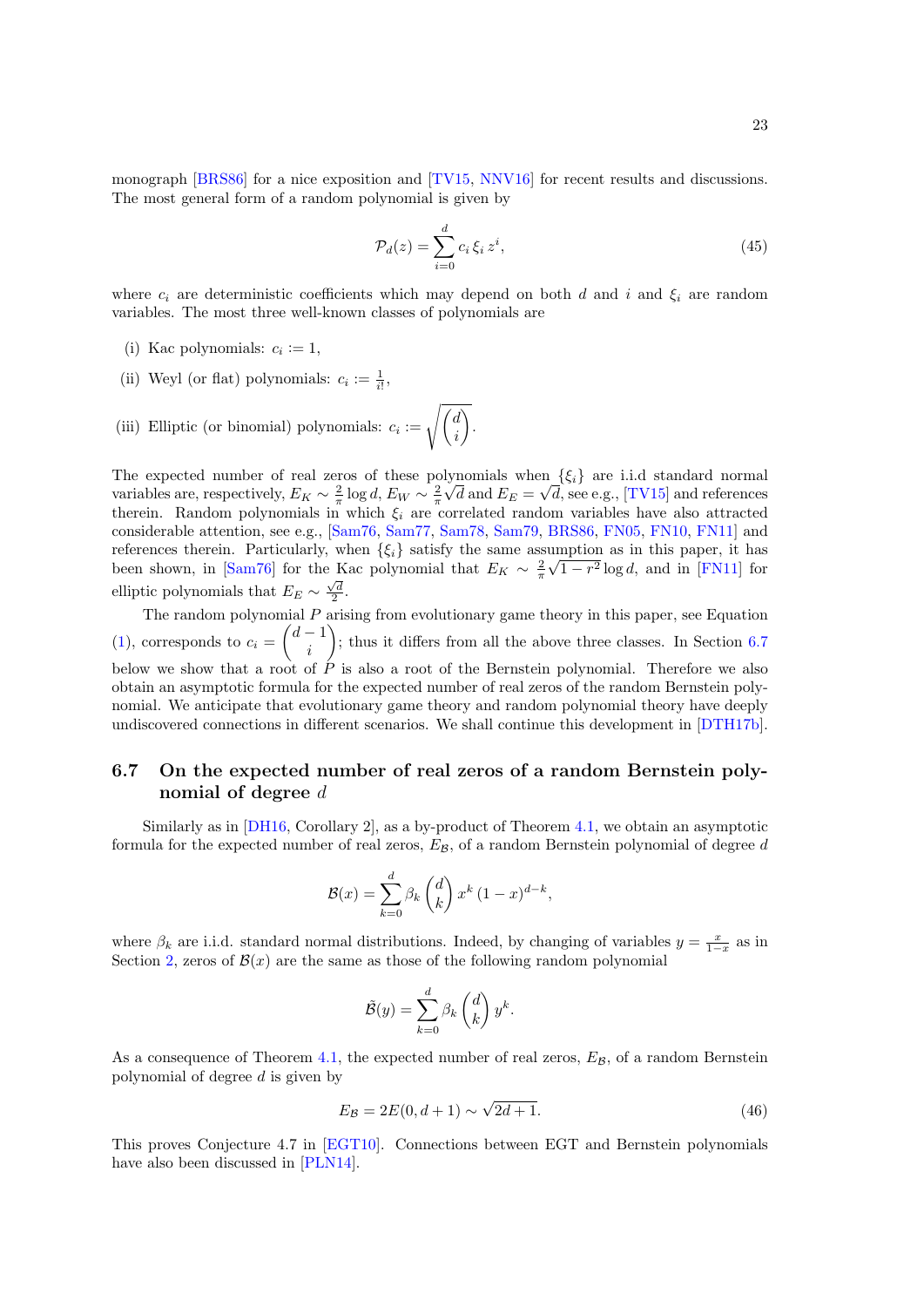### Acknowledgements

This paper was written partly when M. H. Duong was at the Mathematics Institute, University of Warwick and was supported by ERC Starting Grant 335120. M. H. Duong and T. A. Han acknowledge Research in Pairs Grant (No. 41606) by the London Mathematical Society to support their collaborative research.

### References

- <span id="page-23-9"></span>[Abe24] N. H. Abel. Mémoire sur les équations algébriques, où l'on démontre l'impossibilité de la résolution de l'équation générale du cinquième degré. Abel's Ouvres, (1):28–33, 1824.
- <span id="page-23-8"></span>[Alt10] L. Altenberg. Proof of the feldman-karlin conjecture on the maximum number of equilibria in an evolutionary system. Theoretical Population Biology,  $77(4):263$  – 269, 2010.
- <span id="page-23-0"></span>[Axe84] R. Axelrod. The Evolution of Cooperation. Basic Books, New York, 1984.
- <span id="page-23-3"></span>[BCV97] M. Broom, C. Cannings, and G.T. Vickers. Multi-player matrix games. Bull. Math. Biol., 59(5):931–952, 1997.
- <span id="page-23-10"></span>[BE98] J. Berg and A. Engel. Matrix games, mixed strategies, and statistical mechanics. Phys. Rev. Lett., 81:4999–5002, 1998.
- <span id="page-23-12"></span>[BHC06] L. A. Bach, T. Helvik, and F. B. Christiansen. The evolution of n-player cooperation threshold games and ess bifurcations. Journal of Theoretical Biology, 238(2):426 – 434, 2006.
- <span id="page-23-13"></span>[BO99] C. M. Bender and S. A. Orszag. Advanced mathematical methods for scientists and engineers: I: Asymptotic methods and perturbation theory. Springer, 1999.
- <span id="page-23-14"></span>[BP32] A. Bloch and G. Pólya. On the Roots of Certain Algebraic Equations. Proc. London Math. Soc., S2-33(1):102, 1932.
- <span id="page-23-1"></span>[BR13] M. Broom and J. Rychtář. Game-theoretical models in biology. CRC Press, 2013.
- <span id="page-23-2"></span>[BR16] M. Broom and J. Rychtář. Nonlinear and Multiplayer Evolutionary Games, pages 95–115. Springer International Publishing, Cham, 2016.
- <span id="page-23-7"></span>[Bro00] M. Broom. Bounds on the number of esss of a matrix game. Mathematical Biosciences,  $167(2):163 - 175$ , 2000.
- <span id="page-23-4"></span>[Bro03] M. Broom. The use of multiplayer game theory in the modeling of biological populations. Comments on Theoretical Biology, 8:103–123, 2003.
- <span id="page-23-11"></span>[BRS86] A. T. Bharucha-Reid and M. Sambandham. Random polynomials. Probability and Mathematical Statistics. Academic Press, Inc., Orlando, FL, 1986.
- <span id="page-23-5"></span>[DH15] M. H. Duong and T. A. Han. On the expected number of equilibria in a multi-player multi-strategy evolutionary game. Dynamic Games and Applications, pages 1–23, 2015.
- <span id="page-23-6"></span>[DH16] M. H. Duong and T. A. Han. Analysis of the expected density of internal equilibria in random evolutionary multi-player multi-strategy games. Journal of Mathematical Biology, 73(6):1727–1760, 2016.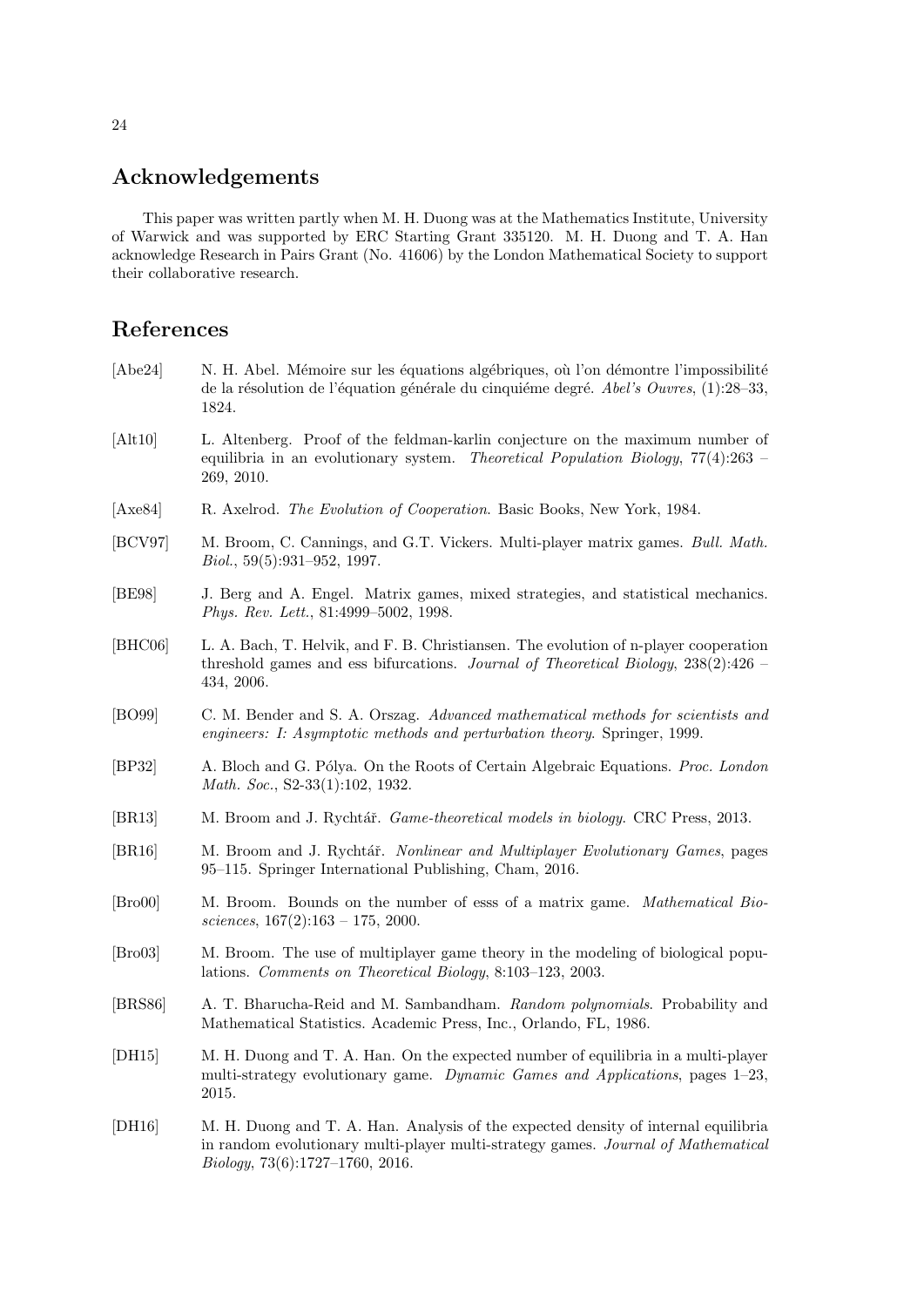- <span id="page-24-7"></span>[DMPT18] U. Dobramysl, M. Mobilia, M. Pleimling, and U. C Täuber. Stochastic population dynamics in spatially extended predatorprey systems. Journal of Physics A: Mathematical and Theoretical, 51(6):063001, 2018.
- <span id="page-24-17"></span>[DTH17a] M. H. Duong, H. M. Tran, and T. A. Han. On the distribution of the number of internal equilibria in random evolutionary games.  $a\overline{r}Xiv: 1708. 01672, 2017.$
- <span id="page-24-16"></span>[DTH17b] M. H. Duong, H. M. Tran, and T. A. Han. Statistics of the number of internal equilibria: evolutionary game theory meets random polynomial theory. In preparation, 2017.
- <span id="page-24-14"></span>[EGT10] I. Z. Emiris, A. Galligo, and E. P. Tsigaridas. Random polynomials and expected complexity of bisection methods for real solving. In Proceedings of the 2010 International Symposium on Symbolic and Algebraic Computation, ISSAC '10, pages 235–242, New York, NY, USA, 2010. ACM.
- <span id="page-24-15"></span>[EK95] A. Edelman and E. Kostlan. How many zeros of a random polynomial are real? Bull. Amer. Math. Soc. (N.S.), 32(1):1–37, 1995.
- <span id="page-24-5"></span>[FH92] D. Fudenberg and C. Harris. Evolutionary dynamics with aggregate shocks. Journal of Economic Theory, 57(2):420–441, 1992.
- <span id="page-24-11"></span>[FN05] K. Farahmand and A. Nezakati. Algebraic polynomials with dependent random coeffcients. Communications in Applied Analysis, 9:94–104, 01/2005 2005.
- <span id="page-24-12"></span>[FN10] K. Farahmand and A. Nezakati. Real zeros of algebraic polynomials with dependent random coefficients. Stochastic Analysis and Applications, 28(3):558–564, 2010.
- <span id="page-24-13"></span>[FN11] K. Farahmand and A. Nezakati. The expected number of real zeros of algebraic polynomials with dependent and non-identical random coefficients. Stochastic Analysis and Applications, 29(3):452–456, 2011.
- <span id="page-24-0"></span>[Fri98] D. Friedman. On economic applications of evolutionary game theory. Journal of Evolutionary Economics, 8(1):15–43, 1998.
- <span id="page-24-4"></span>[GF13] T. Galla and J. D. Farmer. Complex dynamics in learning complicated games. Proceedings of the National Academy of Sciences, 110(4):1232–1236, 2013.
- <span id="page-24-6"></span>[GRLD09] T. Gross, L. Rudolf, S. A Levin, and U. Dieckmann. Generalized models reveal stabilizing factors in food webs. Science, 325(5941):747–750, 2009.
- <span id="page-24-2"></span>[GT10] C. S. Gokhale and A. Traulsen. Evolutionary games in the multiverse. Proc. Natl. Acad. Sci. U.S.A., 107(12):5500–5504, 2010.
- <span id="page-24-3"></span>[GT14] C. S. Gokhale and A. Traulsen. Evolutionary multiplayer games. Dynamic Games and Applications, 4(4):468–488, 2014.
- <span id="page-24-1"></span>[Han13] T. A. Han. Intention Recognition, Commitments and Their Roles in the Evolution of Cooperation: From Artificial Intelligence Techniques to Evolutionary Game Theory Models, volume 9. Springer SAPERE series, 2013.
- <span id="page-24-8"></span>[Har68] G. Hardin. The tragedy of the commons. Science, 162:1243–1248, 1968.
- <span id="page-24-9"></span>[HDMHS02] C. Hauert, S. De Monte, J. Hofbauer, and K. Sigmund. Replicator dynamics for optional public good games. J. Theor. Biol., 218:187–194, 2002.
- <span id="page-24-10"></span>[HMND06] C. Hauert, F. Michor, M. A. Nowak, and M. Doebeli. Synergy and discounting of cooperation in social dilemmas. J. Theor. Biol., 239:195–202, 2006.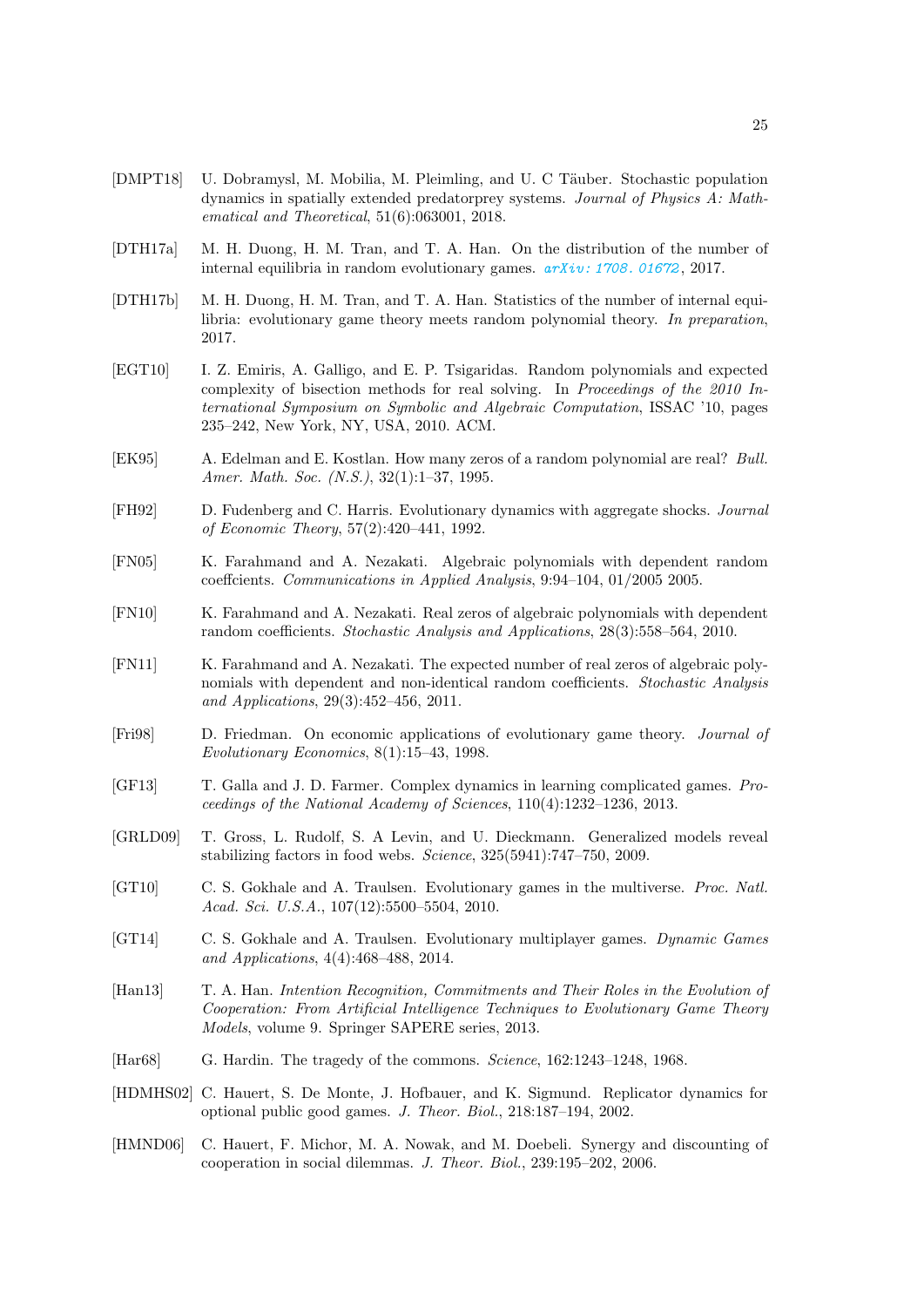- <span id="page-25-14"></span>[HPL15] T. A. Han, L. M. Pereira, and T. Lenaerts. Avoiding or Restricting Defectors in Public Goods Games? Journal of the Royal Society Interface, 12(103):20141203, 2015.
- <span id="page-25-5"></span>[HPL17] T.A. Han, L. M. Pereira, and T. Lenaerts. Evolution of commitment and level of participation in public goods games. Autonomous Agents and Multi-Agent Systems, 31(3):561–583, 2017.
- <span id="page-25-2"></span>[HS98] J. Hofbauer and K. Sigmund. Evolutionary Games and Population Dynamics. Cambridge University Press, Cambridge, 1998.
- <span id="page-25-8"></span>[HTG12] T. A. Han, A. Traulsen, and C. S. Gokhale. On equilibrium properties of evolutionary multi-player games with random payoff matrices. Theoretical Population Biology,  $81(4):264 - 272, 2012.$
- <span id="page-25-17"></span>[Lev00a] S. A. Levin. Multiple scales and the maintenance of biodiversity. *Ecosystems*, 3(6):498–506, Nov 2000.
- <span id="page-25-11"></span>[Lev00b] Simon A. Levin. Multiple scales and the maintenance of biodiversity. Ecosystems, 3:498–506, 2000.
- <span id="page-25-10"></span>[May01] R. M. May. Stability and complexity in model ecosystems, volume 6. Princeton university press, 2001.
- <span id="page-25-1"></span>[MS82] J. Maynard Smith. Evolution and the Theory of Games. Cambridge University Press, Cambridge, 1982.
- <span id="page-25-0"></span>[MSP73] J. Maynard Smith and G. R. Price. The logic of animal conflict. Nature, 246:15–18, 1973.
- <span id="page-25-7"></span>[Nas50] J. F. Nash. Equilibrium points in n-person games. Proc. Natl. Acad. Sci. U.S.A., 36:48–49, 1950.
- <span id="page-25-16"></span>[NC00] A.S. Nowak and K.R. Collins. Reliability of Structures. McGraw-Hill civil engineering series. McGraw-Hill, 2000.
- <span id="page-25-18"></span>[NNV16] H. Nguyen, O. Nguyen, and V. Vu. On the number of real roots of random polynomials. Communications in Contemporary Mathematics, 18(04):1550052, 2016.
- <span id="page-25-3"></span>[Now06] M. A. Nowak. Evolutionary Dynamics. Harvard University Press, Cambridge, MA, 2006.
- <span id="page-25-6"></span>[Pen05] E. Pennisi. How did cooperative behavior evolve? Science, 309(5731):93–93, 2005.
- <span id="page-25-13"></span>[Peñ12] J. Peña. Group-size diversity in public goods games. *Evolution*, 66(3):623–636, 2012.
- <span id="page-25-12"></span>[PLN14] J. Peña, L. Lehmann, and G. Nöldeke. Gains from switching and evolutionary stability in multi-player matrix games. Journal of Theoretical Biology, 346:23 – 33, 2014.
- <span id="page-25-4"></span>[PS10] M. Perc and A. Szolnoki. Coevolutionary games – a mini review. Biosystems,  $99(2):109 - 125, 2010.$
- <span id="page-25-9"></span>[PSSS09] J. M. Pacheco, F. C. Santos, M. O. Souza, and B. Skyrms. Evolutionary dynamics of collective action in n-person stag hunt dilemmas. Proceedings of the Royal Society of London B: Biological Sciences, 276(1655):315–321, 2009.
- <span id="page-25-15"></span>[Sam76] M. Sambandham. On the real roots of the random algebraic equation. Indian J. Pure Appl. Math., 7(9):1062–1070, 1976.